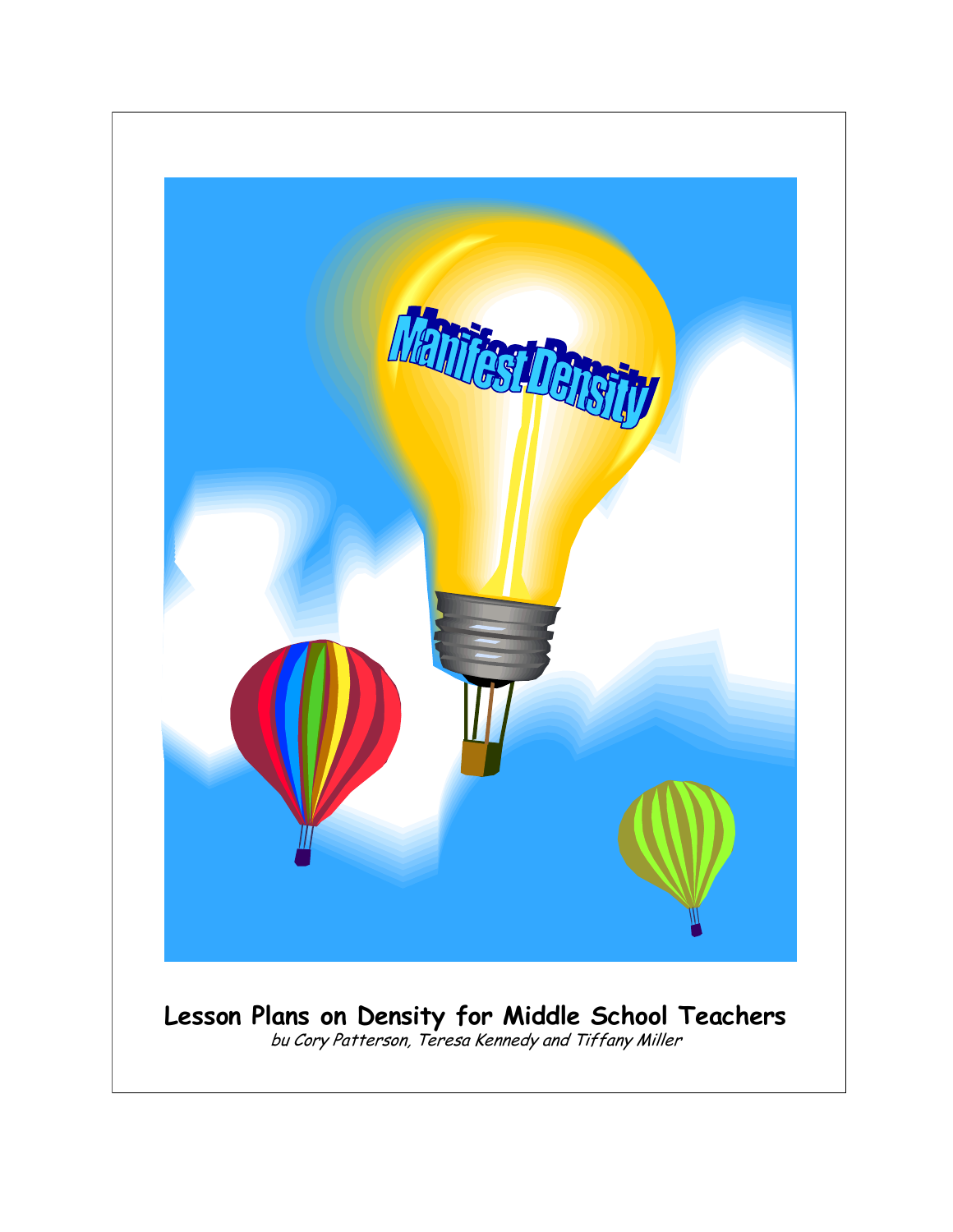

Expanding science and engineering to new horizons

# **Table of Contents:**

| <b>Meet the Teachers</b>                                                                                                                                                                                                                     | Page 2                                              |
|----------------------------------------------------------------------------------------------------------------------------------------------------------------------------------------------------------------------------------------------|-----------------------------------------------------|
| <b>Module Overview</b> Essential Questions, State standards                                                                                                                                                                                  | Page 3-8                                            |
| <b>Lesson 1</b> Intro to Mass and Volume by Tiffany Miller                                                                                                                                                                                   | Page 9-12                                           |
| Masses of Objects Data Collection sheet                                                                                                                                                                                                      | Page 13                                             |
| <b>Lesson 2</b> The Nitty Gritty of Density by Teresa Kennedy                                                                                                                                                                                | Page 14-16                                          |
| <b>Density Station Data Sheet</b>                                                                                                                                                                                                            | Page 17                                             |
| Liquid Layers Lab Sheet                                                                                                                                                                                                                      | Page 18                                             |
| <b>Lesson 3</b> Wet goes up, must come down by Cory Patterson                                                                                                                                                                                | Page 19-21                                          |
| Wet goes up must come down lab data sheet                                                                                                                                                                                                    | Page 22                                             |
| <b>Lesson 4</b> Density is in the Air by Tiffany, Teresa and Cory                                                                                                                                                                            | Page 23-26                                          |
| Lamp Flowchart                                                                                                                                                                                                                               | Page 27                                             |
| <b>Broken Appliance Flowchart</b>                                                                                                                                                                                                            | Page 28                                             |
| <b>Balloon Simulation Flowchart</b>                                                                                                                                                                                                          | Page 29                                             |
| <b>Engineering Process Report</b>                                                                                                                                                                                                            | Page 30-31                                          |
| <b>Appendix:</b><br><b>Assessment Instruments for Data Collection</b><br>Assessment Instruments for Data Collection Answer Key<br><b>Interview Protocol</b><br>Appendix 1: Explanation of the Simulation<br>Volume Quiz Show Slide Printouts | Pages 32-34<br>Pages 35-37<br>Page 38<br>Page 39-40 |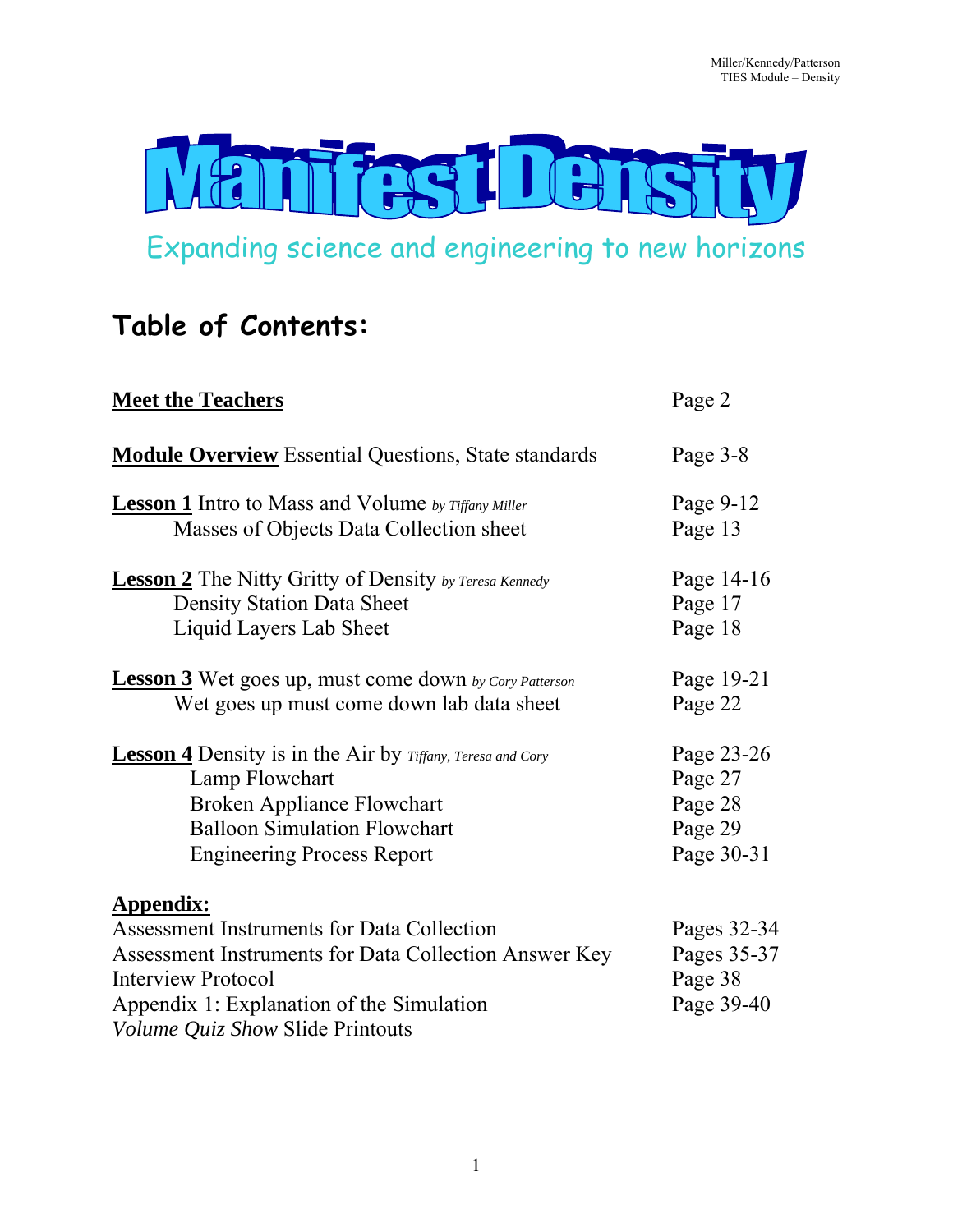# **Meet the Teachers**

- **Cory Patterson is a teacher at Monaco Middle**  School in Las Vegas. He teaches 7<sup>th</sup> grade Earth **Science. He will be teaching in Cairo, Egypt for the 2004-2006 school years.**
- **Teresa Kennedy is a teacher at Our Lady of the Snows Catholic School in Reno, Nevada. She**  teaches 6<sup>th</sup>, 7<sup>th</sup> and 8<sup>th</sup> grade science. She is **also a geologist and enjoys studying earth science in her free time!**

• **Tiffany Miller teaches 7th and 8th grade science at O'Brien Middle School in Reno, Nevada.**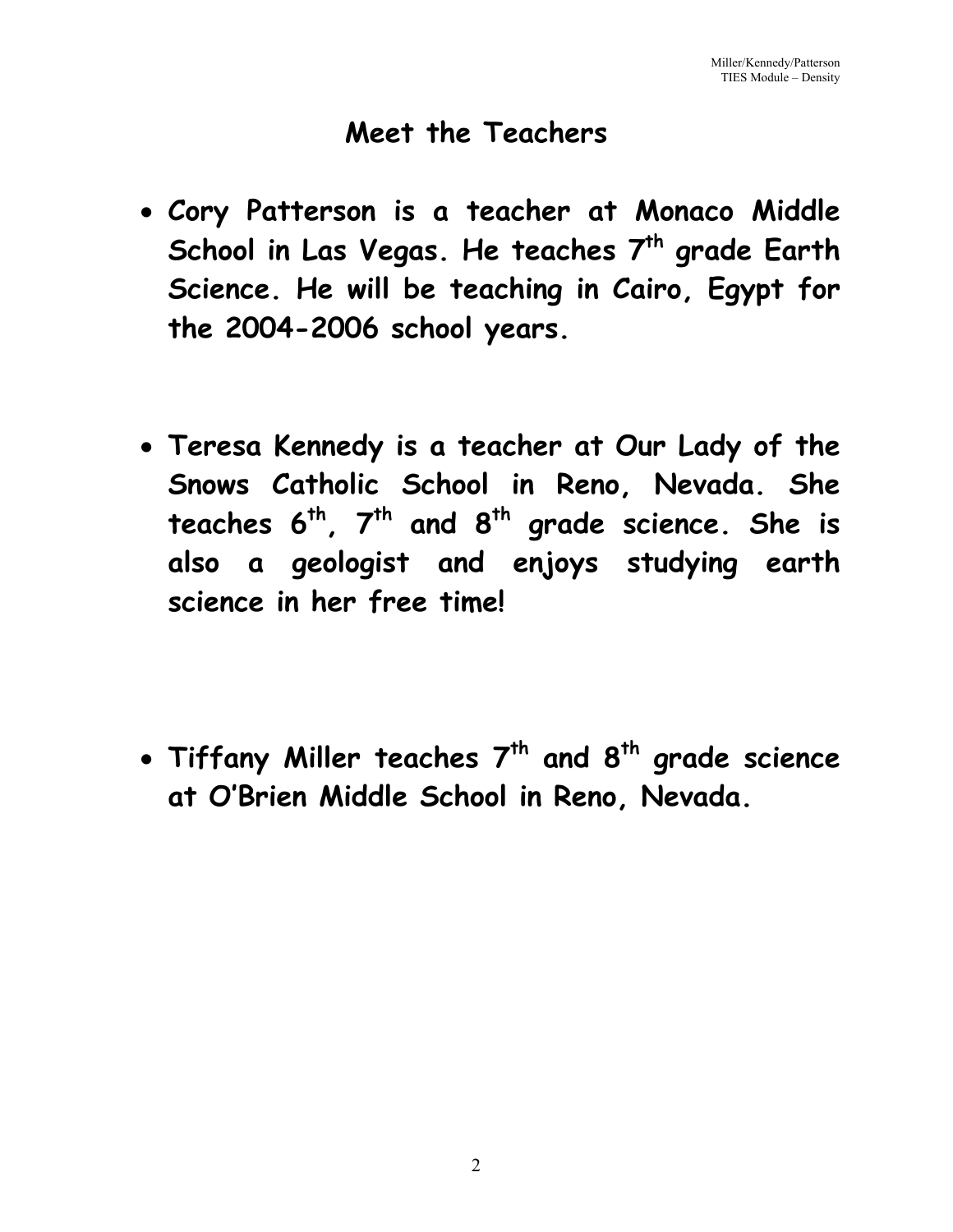# **Module Overview**

# **Topic:** Manifest *Density*

## **As a result of this unit, students will understand:**

- Density is defined by the ratio of the mass of a substance to its volume.
- For an object to float, relative to its surroundings, it must be less dense than its surroundings.
- Density is a principle that is found in many of Earth's processes, including the water cycle.
- Density affects the workings of hot air balloons.

# **Essential Questions that focus this unit are:**

- What is density?
- What is mass?
- What is volume?
- Can density be measured?
- Why do some objects float or sink relative to other objects?
- What role does density play in the water cycle?
- Can we make a balloon that floats in air?

#### **Assessment**

Performance Tasks:

- Students will create a miniature hot-air balloon that floats using their knowledge of density, volume and mass.
- Students will design a replicable model showing density at work in the water cycle

Quizzes, Tests, Academic Prompts

- Students will be quizzed on their understanding of volume using a PowerPoint presentation
- Students will use their knowledge of mass and volume to write a letter to a company explaining these scientific concepts.

Other Evidence

- Students will record data and fill in lab sheets on day 1 and day 2.
- Student will complete a flow chart to show their testing data from a computer simulation.

Student Self-Assessment

Students will write a review of their balloon building experience and describe how mass, density and volume affected their models. They will evaluate their own learning and progress throughout the unit.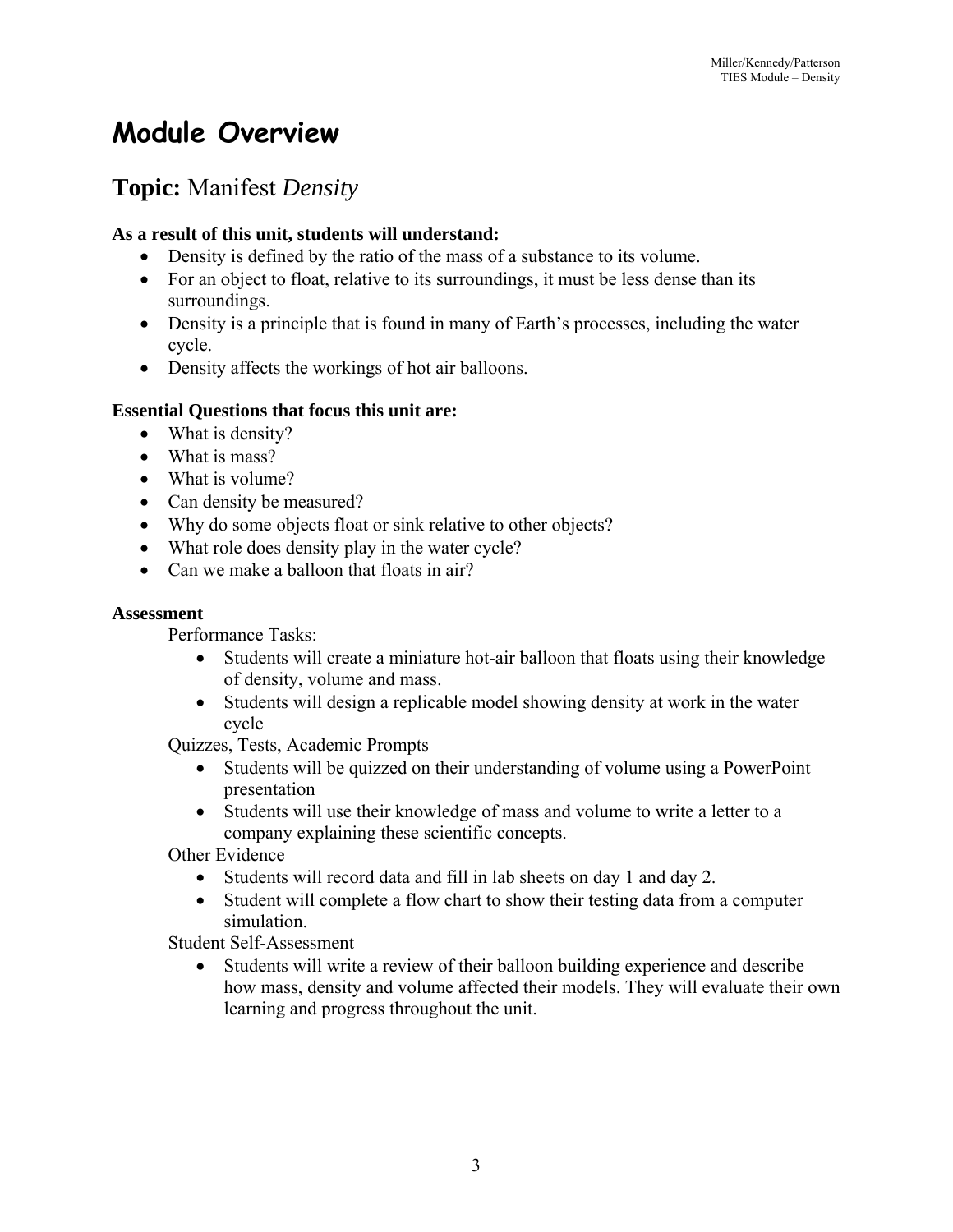#### **Key elements students will need to know:**

- Definitions of density, mass and volume.
- SI Units
- Variable management.
- Density is measurable.
- Real-world examples of density working all around us.
- A working knowledge of density in order to meet the challenge of constructing a working hot air balloon for their culminating task/project.

## **Key skills students will need to be able to do:**

- Take measurements (mass and volume) in determining the density of selected objects.
- Comfortably use density-related terminology.
- Scientific reasoning and problem solving.
- Describe scientific concepts in writing.
- Calculate the densities of objects.
- Construct and use graphs in presenting data.
- Use higher-order thinking skills such as analysis, synthesis and evaluation.
- Working cooperatively.
- Manipulate variables toward desired outcomes.
- Successfully navigate applet program.
- Apply the knowledge and skills learned from the density unit in creating working hot air balloon.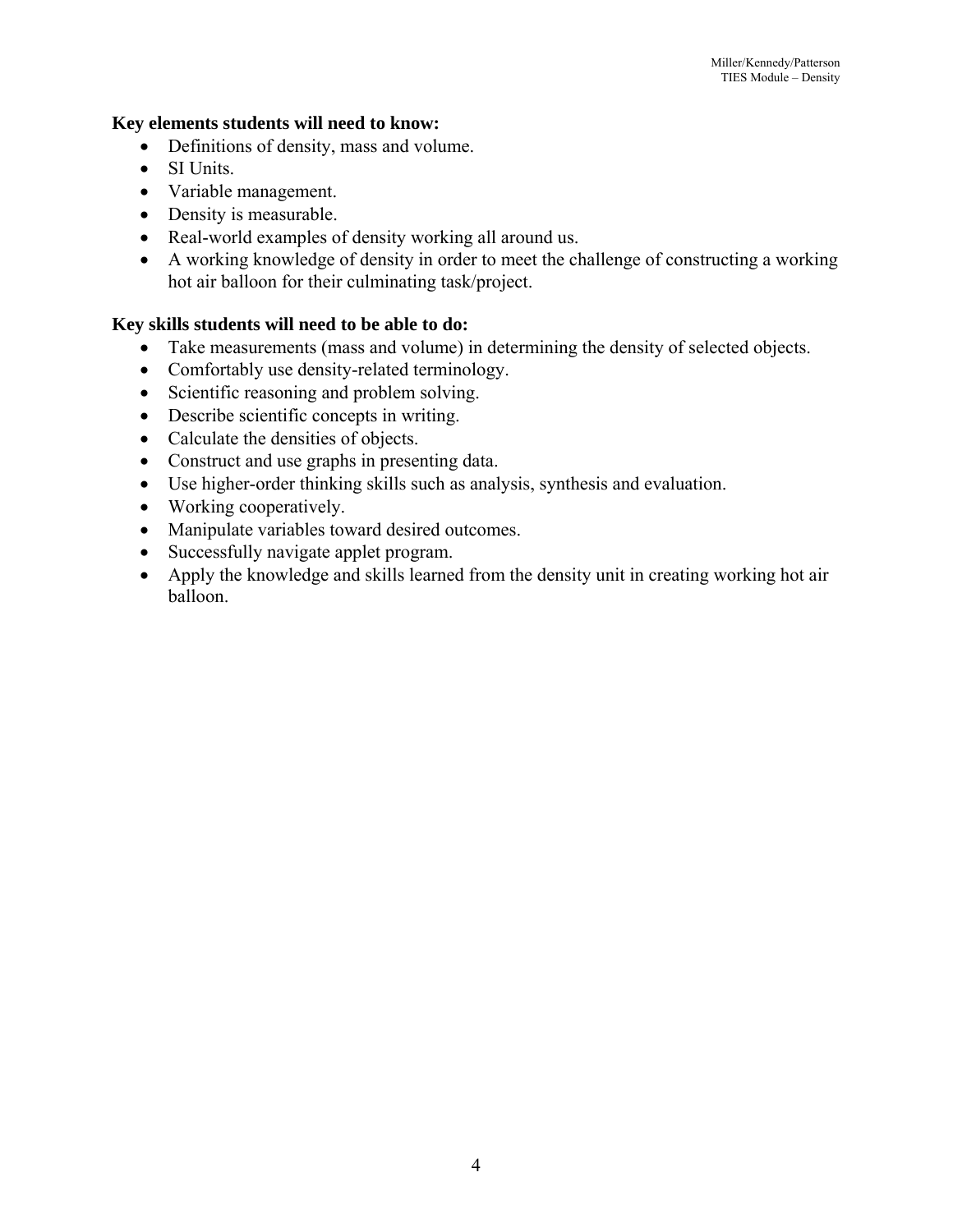# **Teaching and Learning Experiences Mapped to State Standards:**

| Lesson One – Into  | Science | 1.6.4 | Investigate and describe the                                                                                                                                            |
|--------------------|---------|-------|-------------------------------------------------------------------------------------------------------------------------------------------------------------------------|
| to Mass and Volume |         |       | relationship between the mass and<br>the volume of various objects.                                                                                                     |
|                    |         |       | 22.8.2 Organize information in tables and<br>graphs and describe the<br>relationships they reveal.                                                                      |
|                    |         |       | 23.8.1 Explain that quantities can vary in<br>proportion to one another. (e.g., the<br>ratio of mass to volume in the<br>calculation of density).                       |
|                    |         |       | 23.8.4 Select and use the appropriate SI<br>unit for a particular measurement<br>(e.g., meters for length, seconds for<br>time, and kilograms for mass).                |
|                    |         |       | 23.8.5 Make predictions based on all<br>known data from similar conditions.                                                                                             |
|                    |         |       | 24.8.1 Use instruments and laboratory<br>safety equipment properly.                                                                                                     |
|                    |         |       | 24.8.4 Use appropriate technology in<br>laboratory procedures for<br>measuring, recording, and<br>analyzing data (e.g., computers,<br>graphing calculators and probes). |
|                    |         |       | 24.8.6 Design a controlled experiment.                                                                                                                                  |
|                    |         |       | 24.8.8 Keep an organized record of<br>scientific investigations.                                                                                                        |
|                    | Math    | 3.7.1 | Estimate and convert, units of<br>measure for mass, and volume<br>within the same measurement<br>system; compare corresponding<br>units of the two systems.             |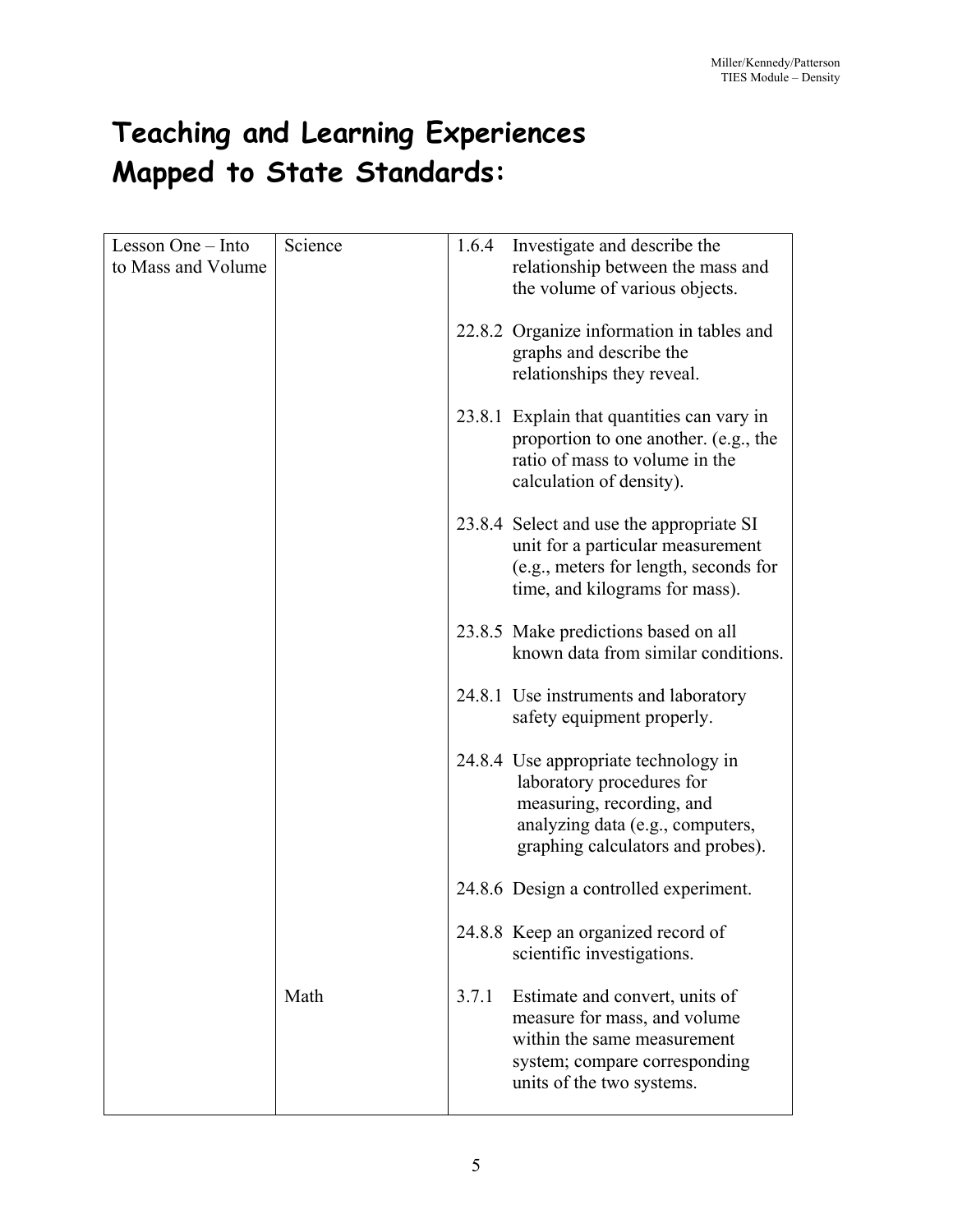| Lesson Two - The<br>Nitty gritty of             | Science | 1.7.4 | Investigate and describe the density<br>of solids, liquids, and gases.                                                                                                   |
|-------------------------------------------------|---------|-------|--------------------------------------------------------------------------------------------------------------------------------------------------------------------------|
| density                                         |         |       | 23.8.1 Explain that quantities can vary in<br>proportion to one another. (e.g., the<br>ratio of mass to volume in the<br>calculation of density).                        |
|                                                 |         |       | 22.8.3 Organize information in tables and<br>graphs and describe the<br>relationships they reveal.                                                                       |
|                                                 |         |       | 23.8.6 Make predictions based on all<br>known data from similar conditions.                                                                                              |
|                                                 |         |       | 24.8.1 Use instruments and laboratory<br>safety equipment properly.                                                                                                      |
|                                                 |         |       | 24.8.4 Use appropriate technology in<br>laboratory procedures for<br>measuring, recording, and<br>analyzing data (e.g., computers,<br>graphing calculators, and probes). |
|                                                 |         |       | 24.8.5 Keep an organized record of<br>scientific investigations.                                                                                                         |
|                                                 |         |       | 24.8.6 Design a controlled experiment.                                                                                                                                   |
| Lesson Three-Wet<br>comes up, must<br>come down | Science | 1.6.4 | Investigate and describe the<br>relationship between the mass and<br>the volume of various objects.                                                                      |
|                                                 |         | 1.7.4 | Investigate and describe the density<br>of solids, liquids, and gases.                                                                                                   |
|                                                 |         |       | 20.8.3 Identify and illustrate natural cycles<br>within systems (e.g., water,<br>planetary motion, climate,<br>geological changes).                                      |
|                                                 |         |       | 23.8.1 Explain that quantities can vary in<br>proportion to one another. (e.g., the<br>ratio of mass to volume in the<br>calculation of density).                        |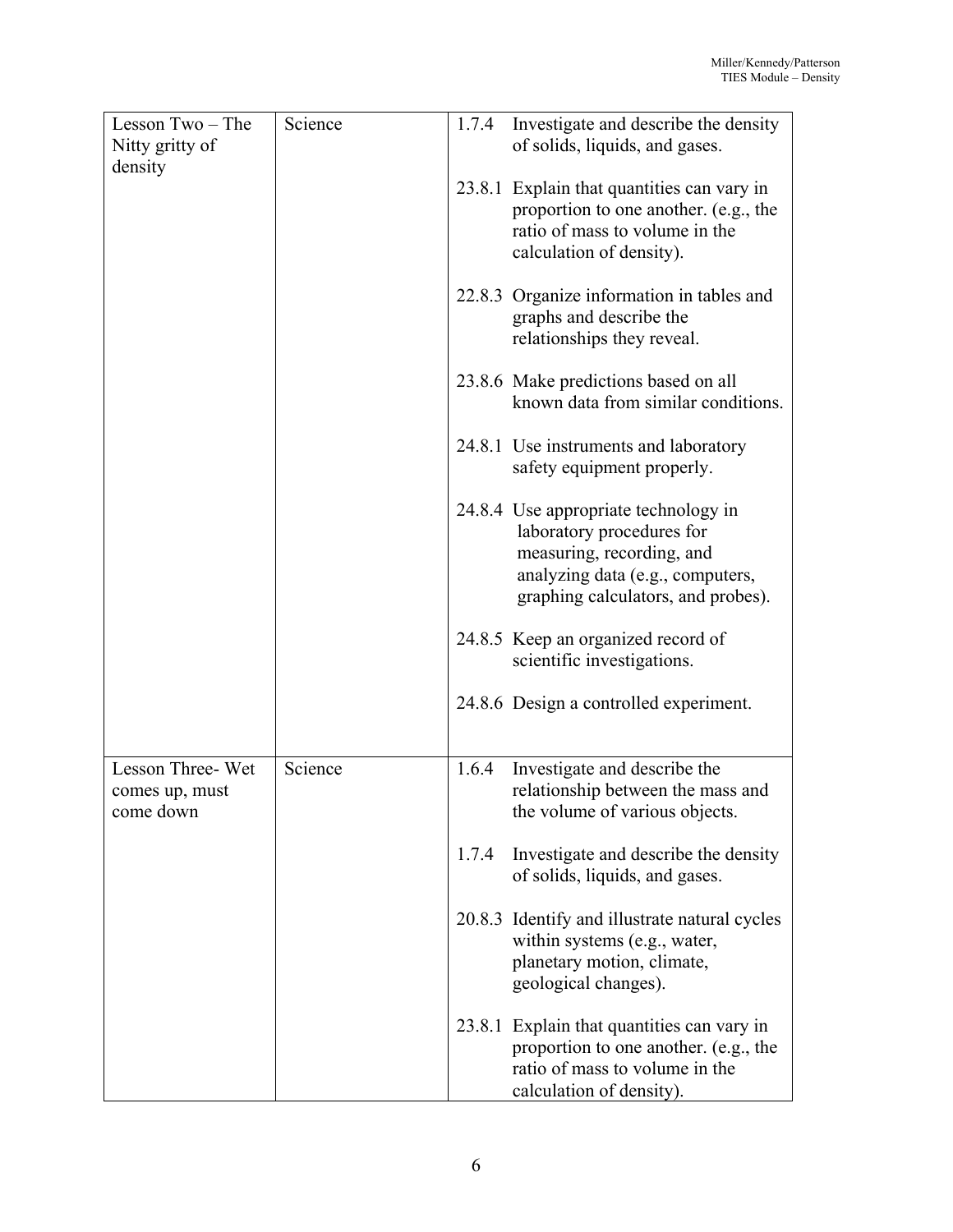|                                       |         |       | 23.8.7 Make predictions based on all<br>known data from similar conditions.<br>24.8.1 Use instruments and laboratory<br>safety equipment properly.<br>24.8.5 Keep an organized record of<br>scientific investigations.<br>24.8.6 Design a controlled experiment.<br>24.8.8 Use appropriate technology in<br>laboratory procedures for<br>measuring, recording, and<br>analyzing data (e.g., computers,<br>graphing calculators, and probes). |
|---------------------------------------|---------|-------|----------------------------------------------------------------------------------------------------------------------------------------------------------------------------------------------------------------------------------------------------------------------------------------------------------------------------------------------------------------------------------------------------------------------------------------------|
| Lesson Four-<br>Density is in the air | Science | 1.6.4 | Investigate and describe the<br>relationship between the mass and<br>the volume of various objects.                                                                                                                                                                                                                                                                                                                                          |
|                                       |         | 1.7.5 | Investigate and describe the density<br>of solids, liquids, and gases.                                                                                                                                                                                                                                                                                                                                                                       |
|                                       |         |       | 23.8.1 Explain that quantities can vary in<br>proportion to one another. (e.g., the<br>ratio of mass to volume in the<br>calculation of density).                                                                                                                                                                                                                                                                                            |
|                                       |         |       | 23.8.2 Investigate and describe the<br>relationship between the mass and<br>the volume of various objects.                                                                                                                                                                                                                                                                                                                                   |
|                                       |         |       | 23.8.8 Select and use the appropriate SI<br>unit for a particular measurement<br>(e.g., meters for length, seconds for<br>time, and kilograms for mass).                                                                                                                                                                                                                                                                                     |
|                                       |         |       | 23.8.9 Make predictions based on all<br>known data from similar conditions.                                                                                                                                                                                                                                                                                                                                                                  |
|                                       |         |       | 22.8.4 Organize information in tables and<br>graphs and describe the<br>relationships they reveal.                                                                                                                                                                                                                                                                                                                                           |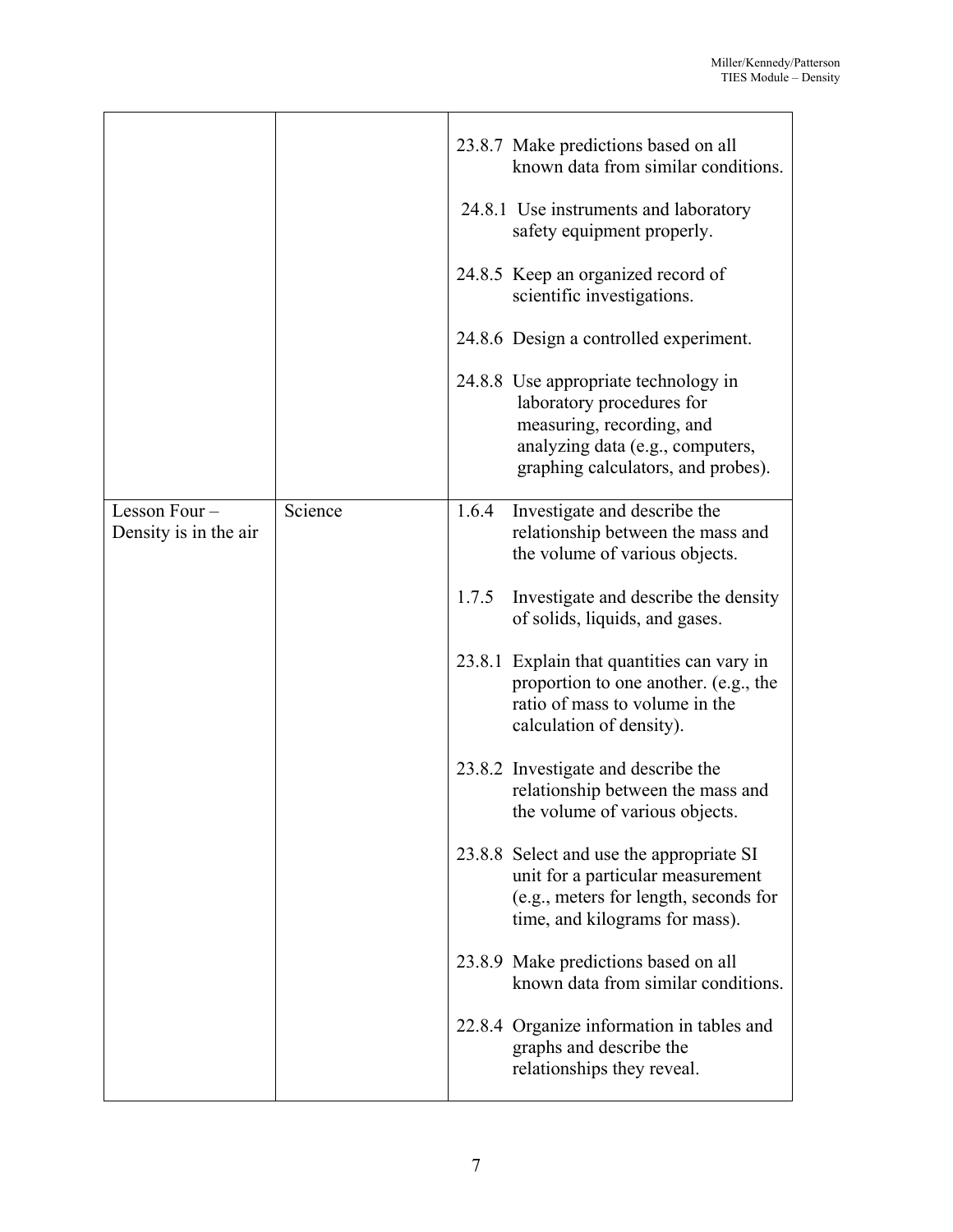|      |       | 24.8.5 Keep an organized record of<br>scientific investigations.                                                                                                                                    |
|------|-------|-----------------------------------------------------------------------------------------------------------------------------------------------------------------------------------------------------|
|      |       | 24.8.6 Design a controlled experiment.                                                                                                                                                              |
|      |       | 24.8.8 Use appropriate technology in<br>laboratory procedures for<br>measuring, recording, and<br>analyzing data (e.g., computers,<br>graphing calculators, and probes).                            |
|      |       | 24.8.9 Use instruments and laboratory<br>safety equipment properly.                                                                                                                                 |
| Math | 3.7.1 | Estimate and convert units of<br>measure for mass, and volume<br>within the same measurement<br>system; compare corresponding<br>units of the two systems.                                          |
|      | 3.7.2 | Estimate, measure to the required<br>degree of accuracy, derive, and<br>apply standard formulas to find the<br>volume and surface area of solid<br>figures (e.g., cylinders, triangular<br>solids). |
|      | 3.8.3 | Select and apply appropriate<br>formulas to solve problems;<br>identify the relationship between<br>changes in area and volume and<br>changes in linear measures of<br>figures.                     |
|      |       |                                                                                                                                                                                                     |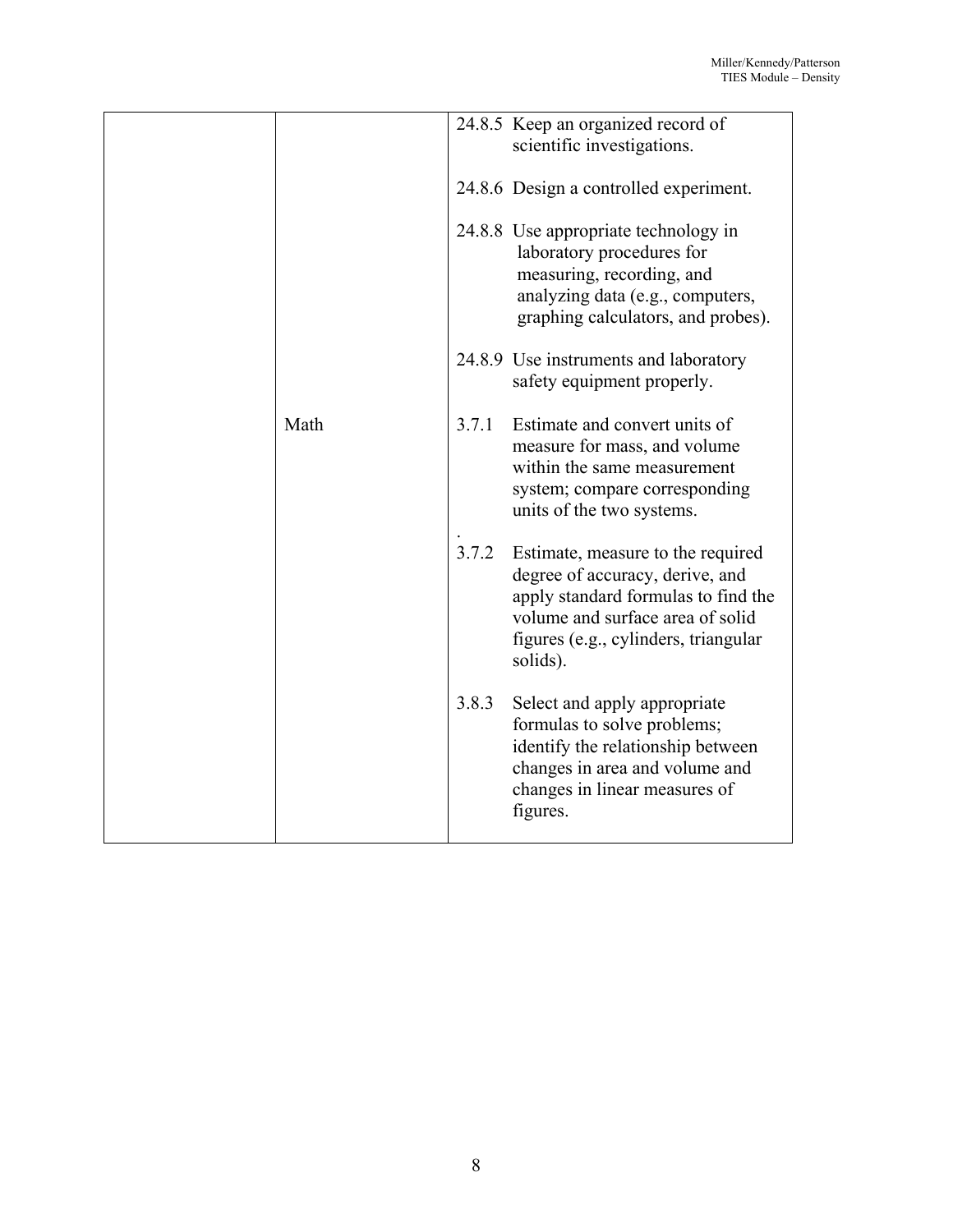# Manifest Density – Lesson Plans

# **Lesson 1: Intro to Mass and Volume**

**Lesson Goal:** The purpose of this lesson series is to introduce students to the concepts of density, mass and volume and prepare them to complete a performance task in which they must use their knowledge of these concepts.

#### **Concepts to be developed:**

- 1. Density is the measurement of the compactness of an object.
- 2. Density is a property that is determined by the ratio of a substance's mass to its volume.
- 3. Mass is how much matter is inside of an object.
- 4. Volume is how much space something takes up.

#### **Skills to be developed:**

- 1. Students will use a balance to measure mass.
- 2. Students will describe a scientific concept in writing using their own words.
- 3. Students will use logic and scientific guessing to find objects of the same mass.

#### **Objectives:**

- 1. Students will describe the concepts of mass and volume in a letter.
- 2. Students will calculate the mass of objects using a balance.
- 3. Students will use scientific reasoning to find two objects with identical masses.
- 4. Students will measure and record objects that have identical masses, but different volumes.
- 5. Students will observe objects that have identical volumes, but different masses.

#### **Materials:**

#### **For class demonstrations:**

- Four large brown paper bags
- Materials of different densities to fill paper bags (such as Styrofoam, cotton, shredded tissue paper, container with rocks, cans of paint, heavy metal objects, etc.)
- Aquarium or other clear container filled with water
- Large piece of pumice

#### **For each group of students:**

- Small acrylic, wood, and Styrofoam squares, each with the same dimensions
- Balance or scale
- 1 regular soda and 1 diet soda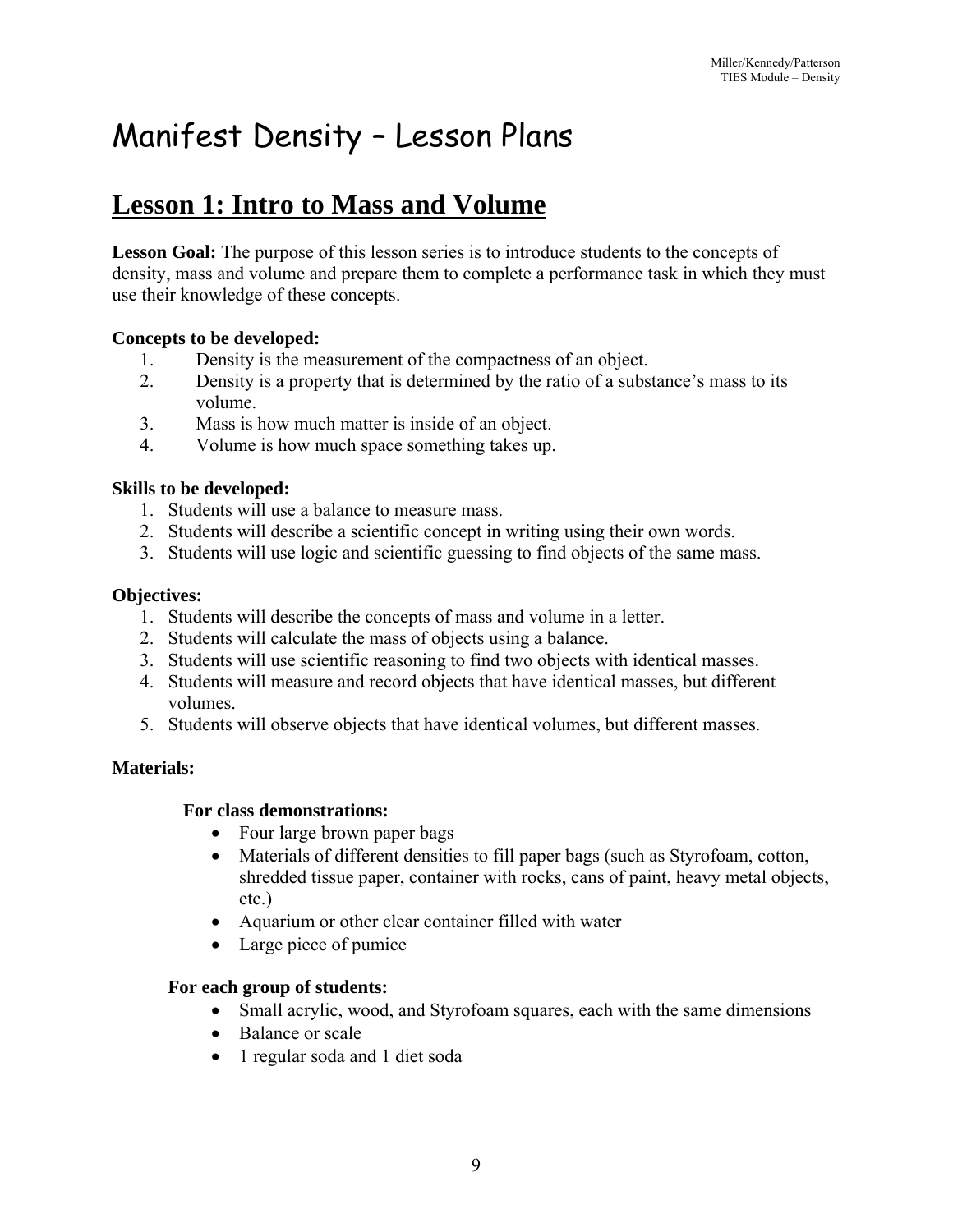#### **Safety Procedures:** none

#### Procedure

#### **Activity One**:

#### **Foundation:**

- 1. Before the lesson, fill two large brown paper bags with light-weight materials, such as Styrofoam, cotton, shredded tissue paper, etc. Fill two large brown paper bags with heavy-weight materials, such as container filled with rocks, cans of paint, heavy metal objects, etc. Close the bags and number each bag. Make the exterior of the bags look the same.
- 2. As students enter the room have an aquarium filled with water and a large piece of pumice floating in it. Ask students to explain in writing why this particular rock floats and other rocks sink. Explain that by the end of the lesson, they will be able to explain why this rock floats, using the terms *mass*, *volume*, and *density*.
- 3. Place the four bags next to each other on a table. Ask the students if they can tell anything about how heavy each bag is by mere observation. Ask them to predict the relative weights of the four bags. Next, have one member of each group come up and pick up each of the bags and arrange the bags in descending order of mass. Discuss with students the fact that although the bags looked very similar and seemed to occupy the same amount of space (volume), they had different masses. Explain that volume is how much space something takes up.
- 4. To further demonstrate the concept of volume show the PowerPoint Volume Quiz Show.

## **Activity 2**

#### **Simulation:**

- 5. Hold up two cans of soda, one diet and one regular. Ask students if they weigh the same and how they know. (*Check for understanding: If students say they weigh the same because they're the same size, remind them of what they learned in activity one.)*
- 6. Give students a balance and two sodas for each group (diet and regular). Let them measure the mass of each. Discuss with students that the cans have the same volume, but the mass of each is different. Let them share their ideas about why the masses are different. (*Note to teachers: Students may focus on the difference in ingredients between the two sodas without relating it to the mass of the sodas. Be sure to focus students on the concepts of mass, volume, and density before giving the following assignment.)*
- 7. When students are finished present them with the following scenario:
	- The Coca-Cola Company has been getting angry letters from drinkers of Diet Coke. Because their soda weighs less they feel like they're getting ripped off. If they pay the same amount for a diet coke it should have the same amount of soda in it. It is your job as manager of customer relations to answer these angry letters. For homework write a sample letter to be approved by the company president that contains the following: A scientific explanation of why the Diet Coke weighs less, and a sentence or two addressing the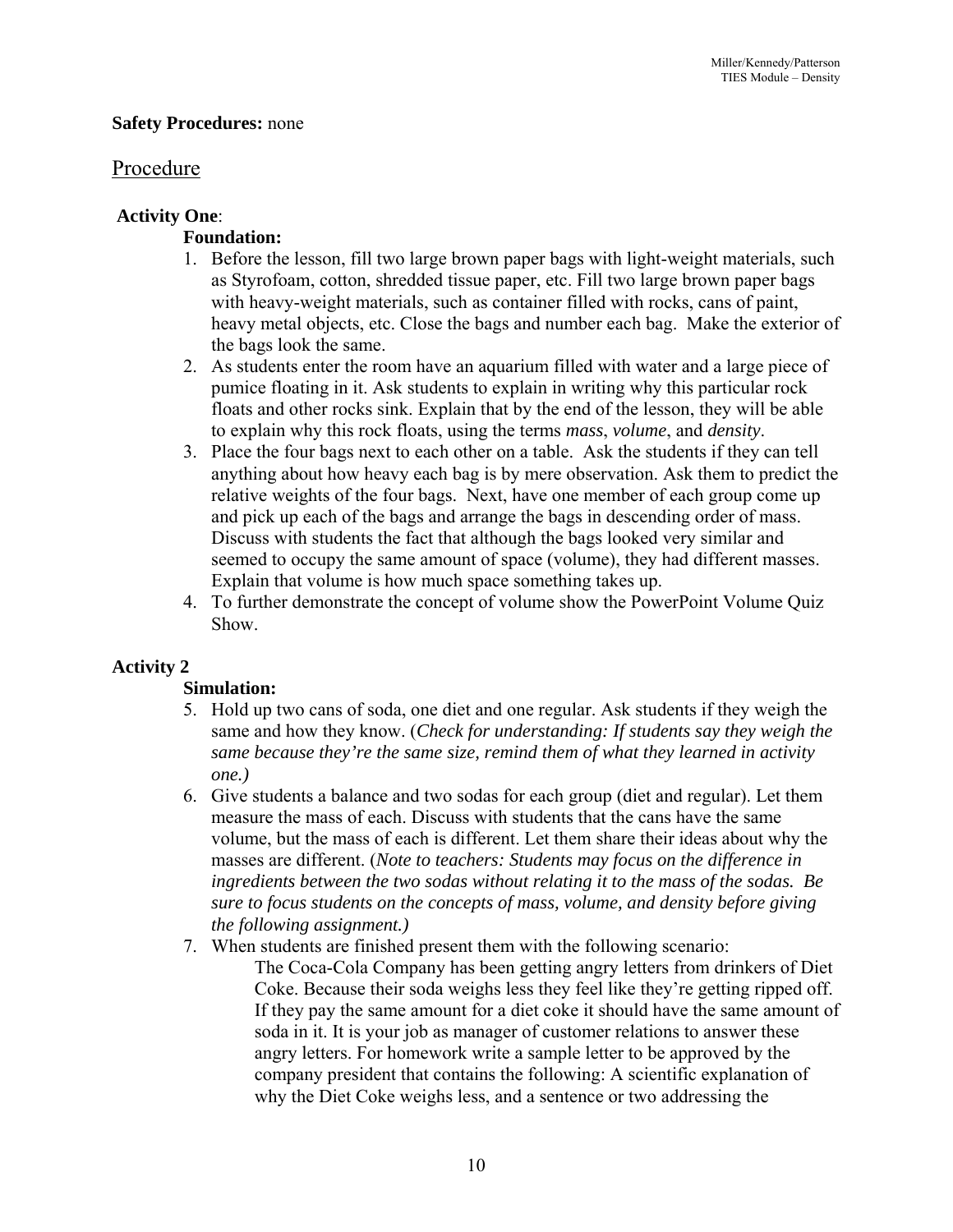customer's concerns that they are getting less soda than in a regular can or bottle. Then, write a memo to the president of the company in which you outline at least one solution the company can do to fix this problem and make customers happy. Remember – your next promotion depends on how well you solve problems for the company!

# **Activity 3**

- 8. Students should now know that objects can have the same volume but different masses. Now students will explore objects that have identical masses but different volumes. Challenge each group to find two different objects in the room with the same masses. They can not be two identical items. Students should record their trials in their science journals or on the data sheet provided.
- 9. Once each group is finished allow them to present their findings and discuss the rational for the items that they tried using the information from their data sheet.
- 10. Discuss with the class that some items have the same masses, but take up more or less space (volume.) Some items take up the same amount of space (volume) but have more or less mass. We have come up with a way to talk about the relationship between these two measurements (mass and volume) and we call it density.

#### **Activity 4:**

11. Give students the 3 cubes of different materials. Have them put them predict the order of density, greatest to smallest and record their predictions. Tell them that tomorrow they will be able to calculate the density and check their answers.

#### **Evaluation:**

- 1. Students will be evaluated on the Volume Quiz Show scores, the data recorded for their mass measurements and the rationale presented in their group for choosing objects of the same mass.
- 2. Student understanding of mass and volume will be evaluated using their letters to the Coca-Cola Company.

#### **Attachments:**

Mass of Objects Data Collection sheet Printout of Volume Quiz Show slides

#### **Differentiated Instruction techniques:**

- Clearly state essential questions
- Continuous assessment and feedback
- Adjust content, process, and product in response to student readiness and learning profiles
	- Shortened and modified assignments
	- Time extensions allowed
	- Use of resource room
	- Notes and/or extra time allowed on tests
- Students and teachers collaborate in learning
- Goals for maximum growth and individual success are established and maintained
- Student ability grouping strategies are used in cooperative learning activities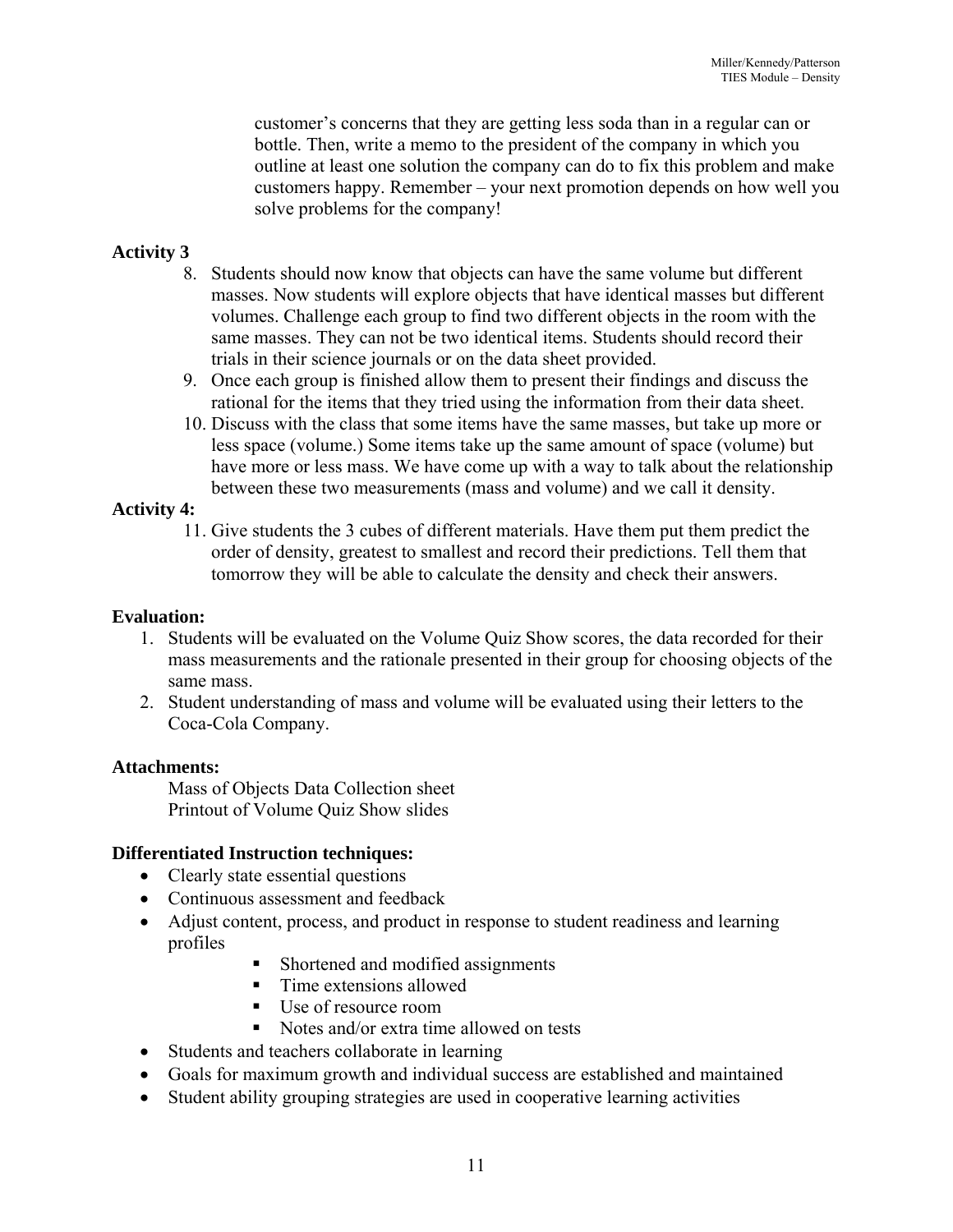- Stations are used in allowing for different students to work on different tasks
- Tiered activities are used to focus on essential understandings and skills at different levels of complexity, abstractness and open-endedness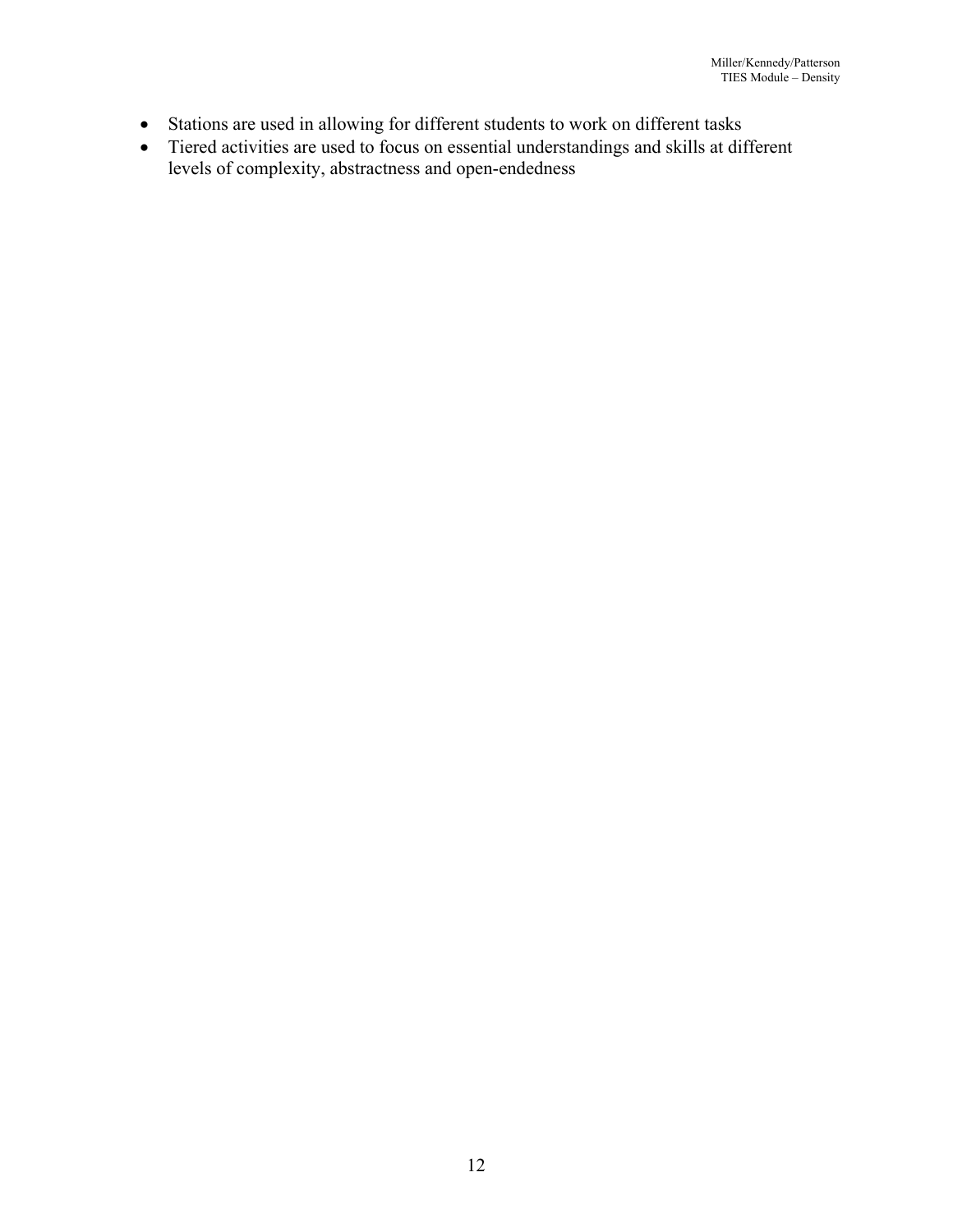Name \_\_\_\_\_\_\_\_\_\_\_\_\_\_\_\_\_\_\_\_\_\_\_\_\_\_ Date \_\_\_\_\_\_\_\_\_ Per. \_\_\_\_\_

# **Masses of Objects Data Collection Sheet**

| Object:          | Mass (gms): | Observations: |
|------------------|-------------|---------------|
|                  |             |               |
| $\frac{2}{3}$    |             |               |
|                  |             |               |
| $\frac{4}{5}$    |             |               |
|                  |             |               |
| $\overline{6}$ . |             |               |
| 7.               |             |               |
| 8.               |             |               |
| 9.               |             |               |
| 10.              |             |               |
| 11.              |             |               |
| 12.              |             |               |
| 13.              |             |               |
| 14.              |             |               |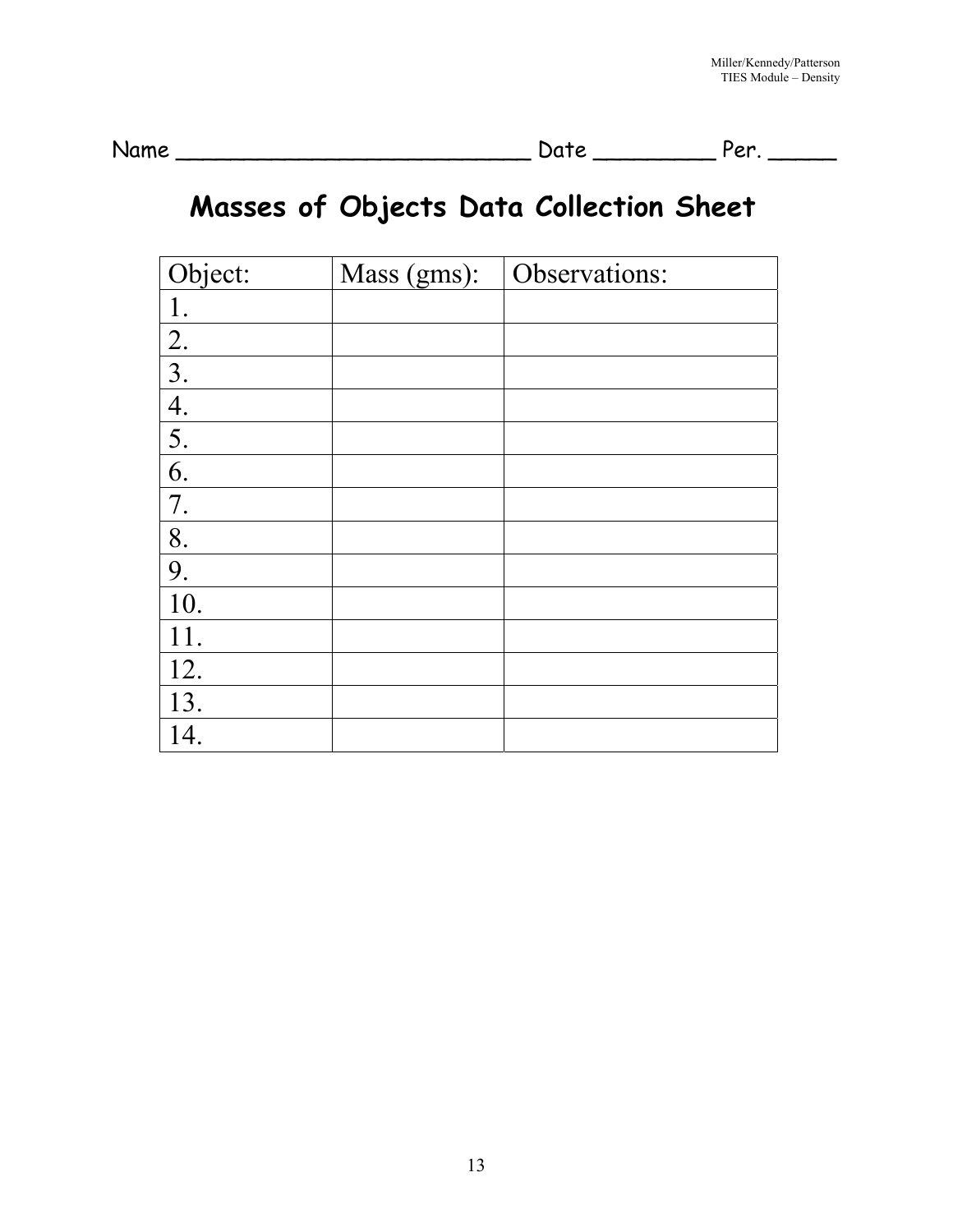# **Lesson 2: The Nitty Gritty of Density**

**Lesson Goal:** The purpose of this lesson is to apply the concept of density to liquids and to prepare them to complete a performance task related to their learning at the end of the unit.

## **Concepts to be developed:**

- 1. Density is a property that can be measured.
- 2. Density is a property that is determined by the ratio of a substance's mass to its volume.

## **Skills to be developed:**

- 1. Students will use a graduated cylinder to measure volume of a liquid.
- 2. Students will use a balance to measure mass.
- 3. Students will divide mass by volume to determine density of liquids.
- 4. Students will present data as graph comparing densities of studied items.

## **Objectives**:

- 1. Students will calculate the density of a solid.
- 2. Students will use the displacement method in a graduated cylinder or beaker to measure volume of a solid.
- 3. Students will describe the relationship in words or pictures between solids of similar size but different mass.
- 4. Students will describe in words or pictures the apparent relationship between liquids of different densities in the same container.
- 5. Students will calculate the densities of those liquids.

## **Materials**:

## **For Class Demonstration:**

- Bottle of Italian salad dressing, ping pong ball, bouncy ball, pool ball for lesson intro, (playground ball, volleyball, basketball, balloon optional)
- Three cubes from Lesson One, metric rulers, calculators

## **For each group of students**:

- 100 ml graduated cylinder
- Clear plastic cup
- Sharpie marker
- Balance or scale

**5-6 stations, each with a different liquid:** Isopropyl alcohol, glycerin, water, soda, Epson salt solution, kosher salt solution, sugar solution. Use food coloring, if desired, to make the density differences more visual. Note to teacher: Be sure to try your own test of this simulation to get the correct density numbers using your lab equipment. The number of stations can be adjusted depending on the size of the class and number of stations desired.

**Safety Procedures**: Students should be instructed not to taste any of the liquids.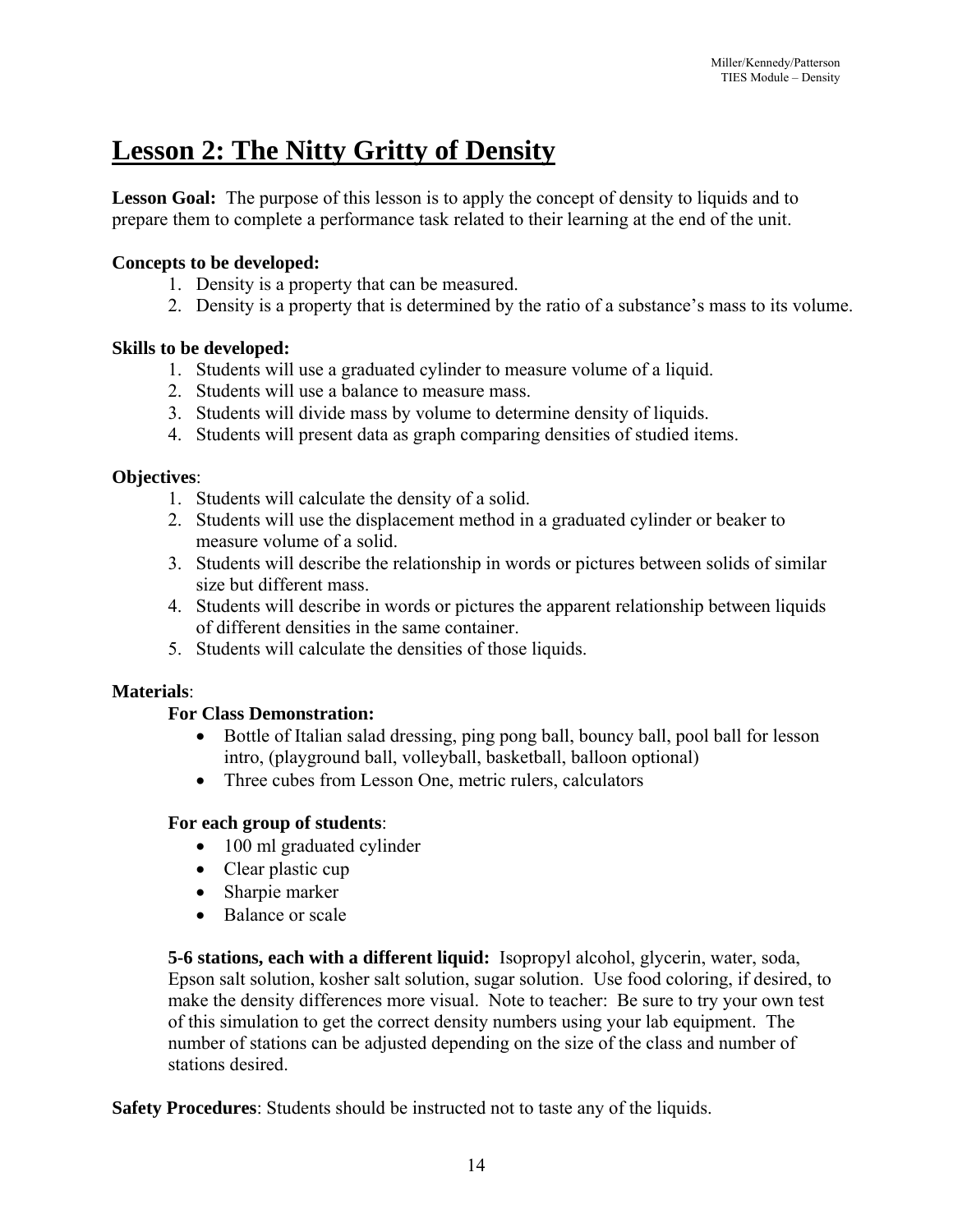# **Procedure:**

#### **Foundation:**

- 1. Ask students to share predictions about relative densities of cubes from last lesson. Instruct students to weigh each cube in grams using the scale. Then instruct each student to measure the dimensions of their cubes to the nearest cm. True cubes should be the same in all directions. Ask students to multiply the three numbers together to find the volume of their cubes in cubic cm. Then ask students to divide the mass of the cube by its volume to determine its density in grams per cubic centimeter. Have students record in their journal the densities of each cube and if their prediction as to the relative order of densities was correct.
- 2. After students have calculating the density of their cubes using the method in (1), they may determine the volume by observing how much water is displaced (how much the water level rises) when the cube is placed in a graduated cylinder or beaker. Use that volume number to calculate the density using the "displacement method".
- 3. Pass around balls of similar size but different mass. Ask for class comparisons or observations about the similarities and differences of the items. Prompt for correct usage of vocabulary developed in previous lesson. Ask students the difference between mass and weight. Review definition of mass as the amount of stuff in an object and introduce idea of weight as related to the pull of gravity. The gravity of the moon is 1/6 that of earth so an object will weigh 1/6 of its amount on the moon but its mass always stays the same.
- 4. Review the concept of determining volume by displacement of water with all students. Ask students how measuring the density of a solid in grams per cubic centimeter could be the same as determining the density of that same solid by how many milliliters of water it displaced. Prompt students to discover that the volume of 1 cubic centimeter is the same as 1 milliliter so those two measurements can be used interchangeably for density calculations.

#### **Simulation:**

- 5. Display unshaken bottle of Italian salad dressing or homemade concoction of fluids with different densities. Ask for observations about why the fluids are in different layers. Discuss immiscibility (oil and water don't mix) and guide students toward observation that fluids are in layers because one is more or less dense than another, meaning that the ratio of its mass to volume is different.
- 6. Shake the bottle. Draw or describe the settling process. "The fluids settled back into layers because the densities of the liquids are not the same. The one at the top is less dense than those below it. The density of the bottom layer is greater."

## **Construction:**

1. Preparation: Each group should measure 100 ml of water in a graduated cylinder. Place an empty plastic cup on the balance and zero the balance to the weight of the cup. Pour the water into the plastic cup and check the mass of the water. Since the density of water is 1 gm/ml, the weight of the water should be 100 grams. Students should use this relationship to practice their accuracy at filling the graduated cylinder to 100 ml.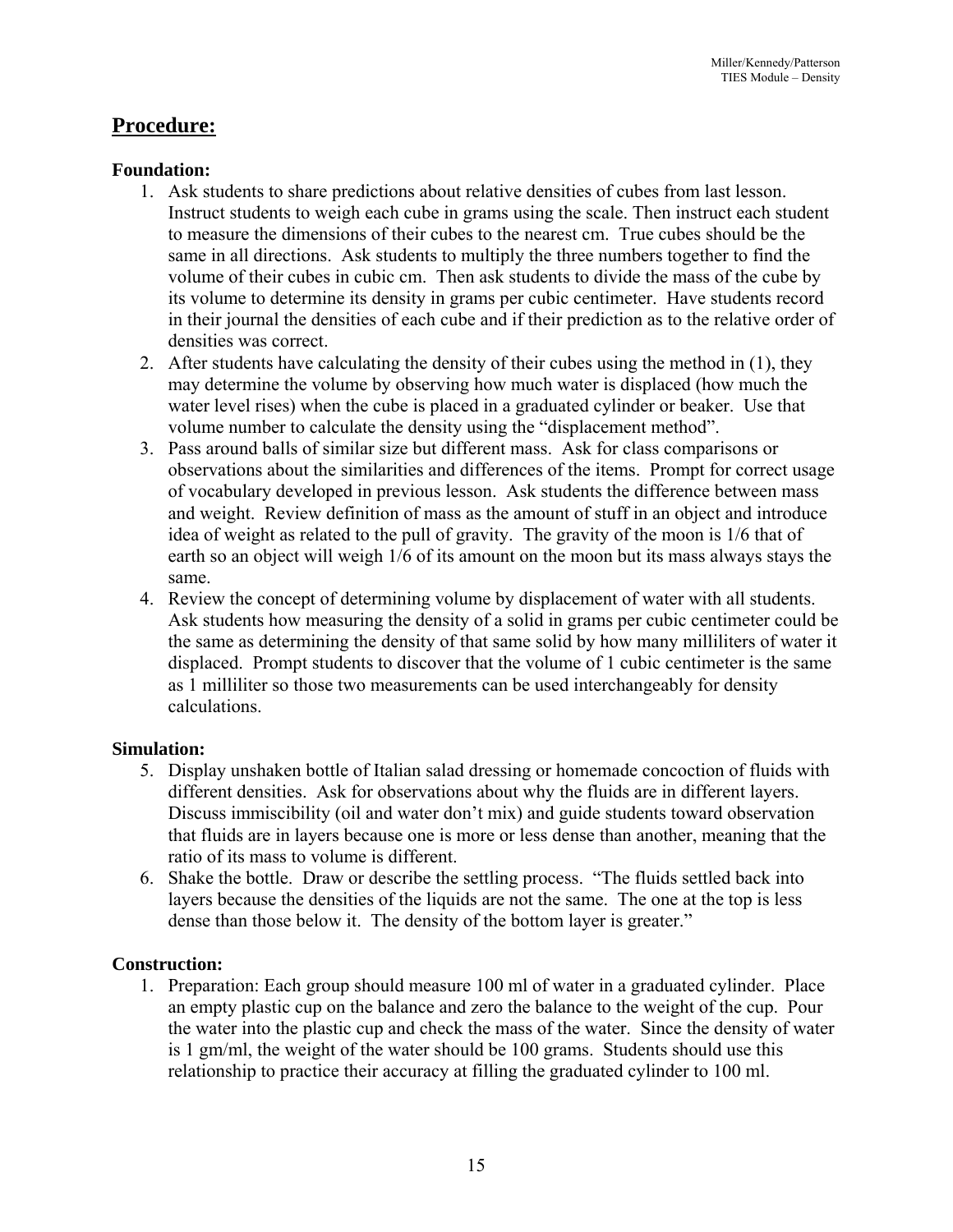- 2. At each station, measure 100 ml of the liquid to be measured. Pour into empty plastic cup on balance that has been zeroed for the weight of the cup. Record the mass of the liquid on the data sheet. Rinse cup and dry.
- 3. Repeat procedure at each liquid station.
- 4. Divide mass of liquid by 100, because the volume of liquid was 100 ml, to determine the density of each liquid in grams per ml.
- 5. Plot densities of each liquid on a bar graph.
- 6. If supporting technology is available, classroom computers with spreadsheet programs could be used for data entry and graphing.

## **Connection:**

- 7. In journal or notebook, predict the order into which the liquids would settle if they were all added to a clear bottle. Draw or describe the order.
- 8. If liquids have been colored with food coloring, add 10 ml of each liquid to a soda bottle and observe the results.

# **Evaluation:**

- 1. Given the mass and volume of an unknown liquid, calculate its density.
- 2. Given a liquid of a certain density, where would it settle in the bottle?
- 3. Pure water has a density of 1 gm/ml. Salt water has a greater density of  $\qquad \text{gm/ml.}$  (Use the numbers calculated earlier in this lesson.) Why is it easier to float in salt water than in fresh water?
- 4. Why did the pumice in Lesson 1 float?

## **Differentiated Instruction techniques:**

- Clearly state essential questions
- Continuous assessment and feedback
- Adjust content, process, and product in response to student readiness and learning profiles
	- Shortened and modified assignments
	- Time extensions allowed
	- Use of resource room
	- Notes and/or extra time allowed on tests
- Students and teachers collaborate in learning
- Goals for maximum growth and individual success are established and maintained
- Student ability grouping strategies are used in cooperative learning activities
- Stations are used in allowing for different students to work on different tasks
- Tiered activities are used to focus on essential understandings and skills at different levels of complexity, abstractness and open-endedness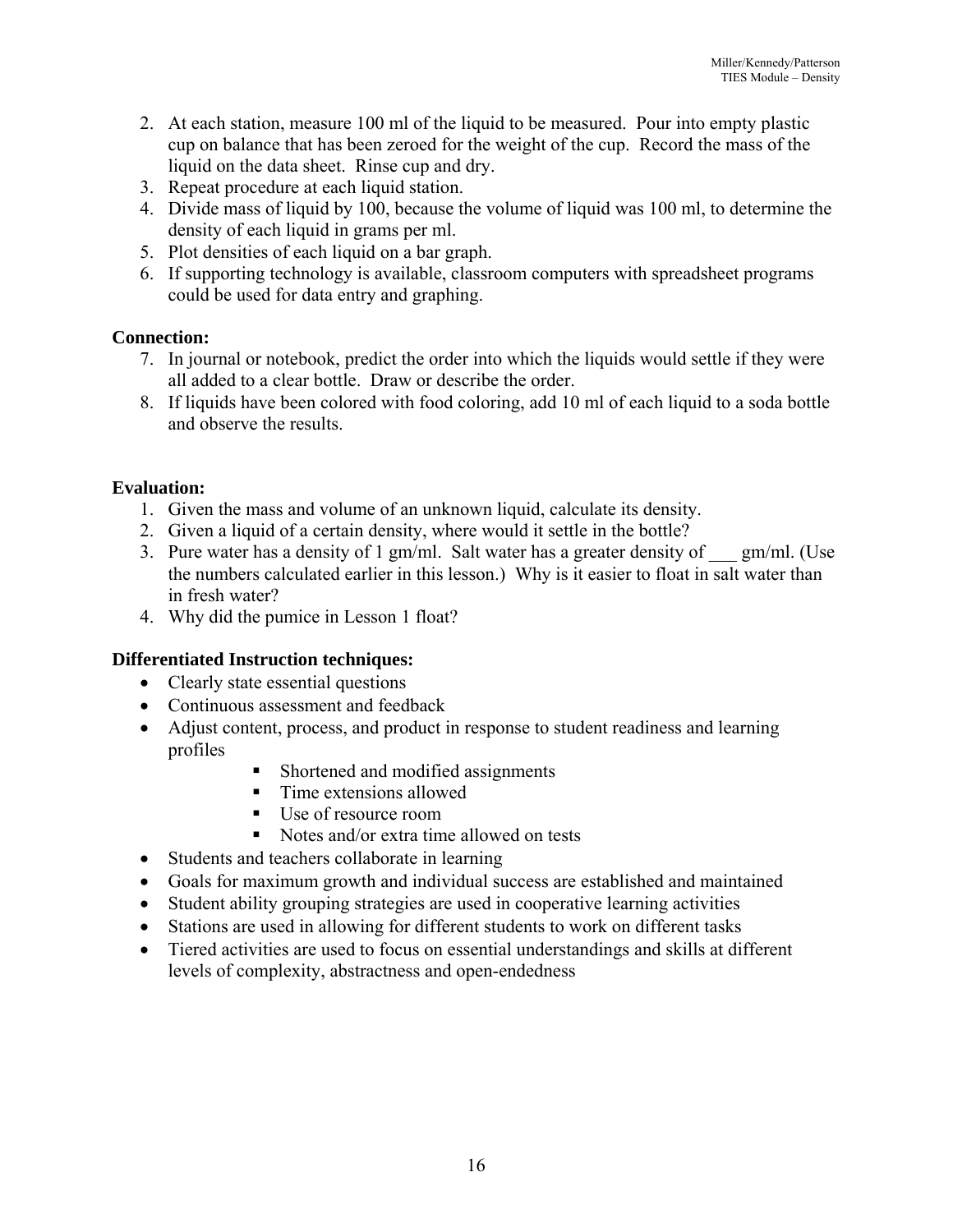|             |                 |              |        | Per. |
|-------------|-----------------|--------------|--------|------|
| Station 1:  | Mass of 100 ml. | $Mass/100 =$ | gms/ml |      |
| Station 2:  | Mass of 100 ml. | $Mass/100 =$ | gms/ml |      |
| Station 3:  | Mass of 100 ml. | $Mass/100 =$ | gms/ml |      |
| Station 4:  | Mass of 100 ml. | $Mass/100 =$ | gms/ml |      |
| Station 5:  | Mass of 100 ml. | $Mass/100 =$ | gms/ml |      |
| Station 6:  | Mass of 100 ml. | $Mass/100 =$ | gms/ml |      |
| Station 7:  | Mass of 100 ml. | $Mass/100 =$ | gms/ml |      |
| Station 8:  | Mass of 100 ml. | $Mass/100 =$ | gms/ml |      |
| Station 9:  | Mass of 100 ml. | $Mass/100 =$ | gms/ml |      |
| Station 10: | Mass of 100 ml. | $Mass/100 =$ | gms/ml |      |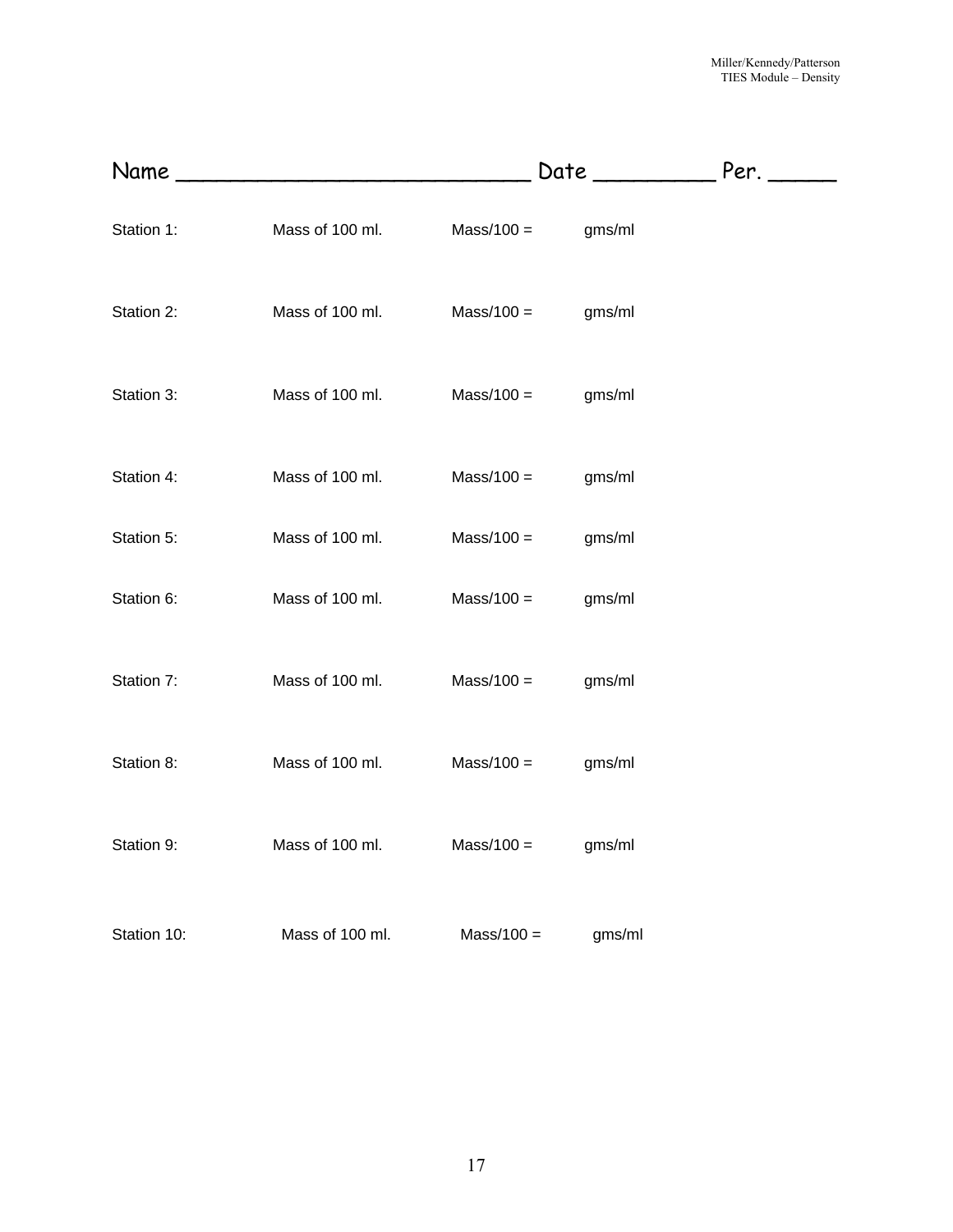| Name | $\overline{\phantom{a}}$ | $\alpha$<br>$\ddot{\phantom{0}}$ |
|------|--------------------------|----------------------------------|
|------|--------------------------|----------------------------------|

# **Liquid Layers**

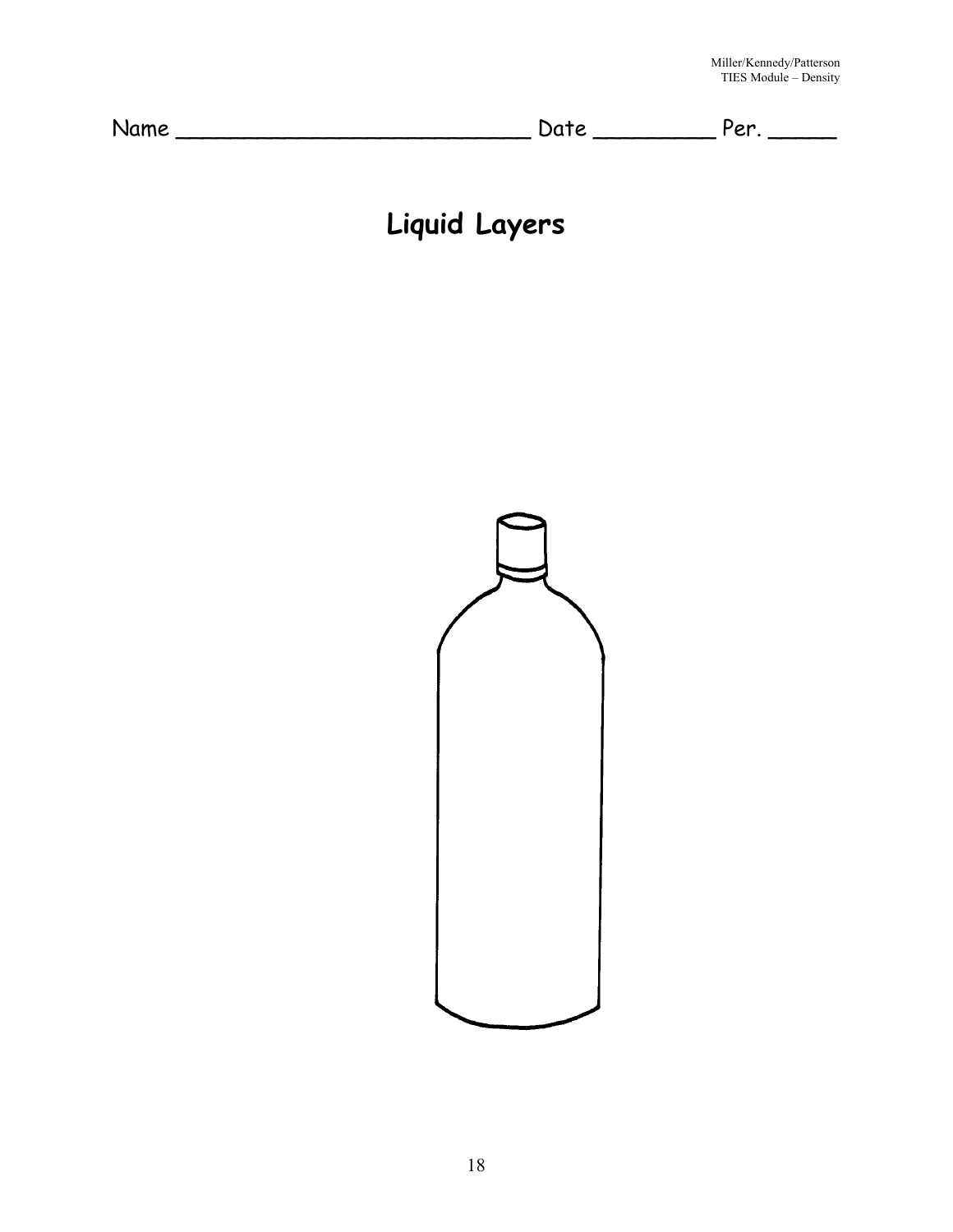# **Lesson 3: Wet goes up, must come down**

**Lesson Goal:** The purpose of this lesson series is to introduce students to the concept of density, as it applies to the water cycle and for the students to complete a performance task in which they will show density's role in the water cycle.

#### **Concepts to be developed:**

- 1. Density is a principle that is found in many of Earth's processes, including the water cycle.
- 2. Water vapor is less dense than the surrounding air and therefore rises, allowing water to be recycled.
- 3. Water droplets that collect in clouds are denser then the surrounding air and therefore fall as precipitation.

#### **Skills to be developed:**

- 1. Students will describe how density plays a role in the water cycle.
- 2. Students will continue to develop and refine their skills in the scientific process.
- 3. Students will continue to develop and refine cooperative working skills in a laboratory environment.

#### **Objectives:**

- 1. Students will describe in writing how density plays a role in the water cycle.
- 2. Students will list and define the steps of the water cycle.
- 3. Students will design a replicable model showing density at work in the water cycle.

#### **Materials:**

#### **For each student:**

• A sheet of computer paper, colored pencils

#### **For each group of students:**

- Waterproof plastic container, cellophane wrap, ice cubes, water, rocks and/or sand, heat lamp and bulb.
- Lab handout (see attached)

**Safety Procedures**: Warn students not to burn themselves on the heat lamp.

#### **Procedure**

## **Foundation**:

- 1. Review what is now known about density.
	- Density is a measurement of the compactness of an object.
	- Density is a property that is determined by the ratio of a substance's mass to its volume.
	- Less dense objects will rise above objects with a greater density.
	- Denser objects will fall below objects with less density.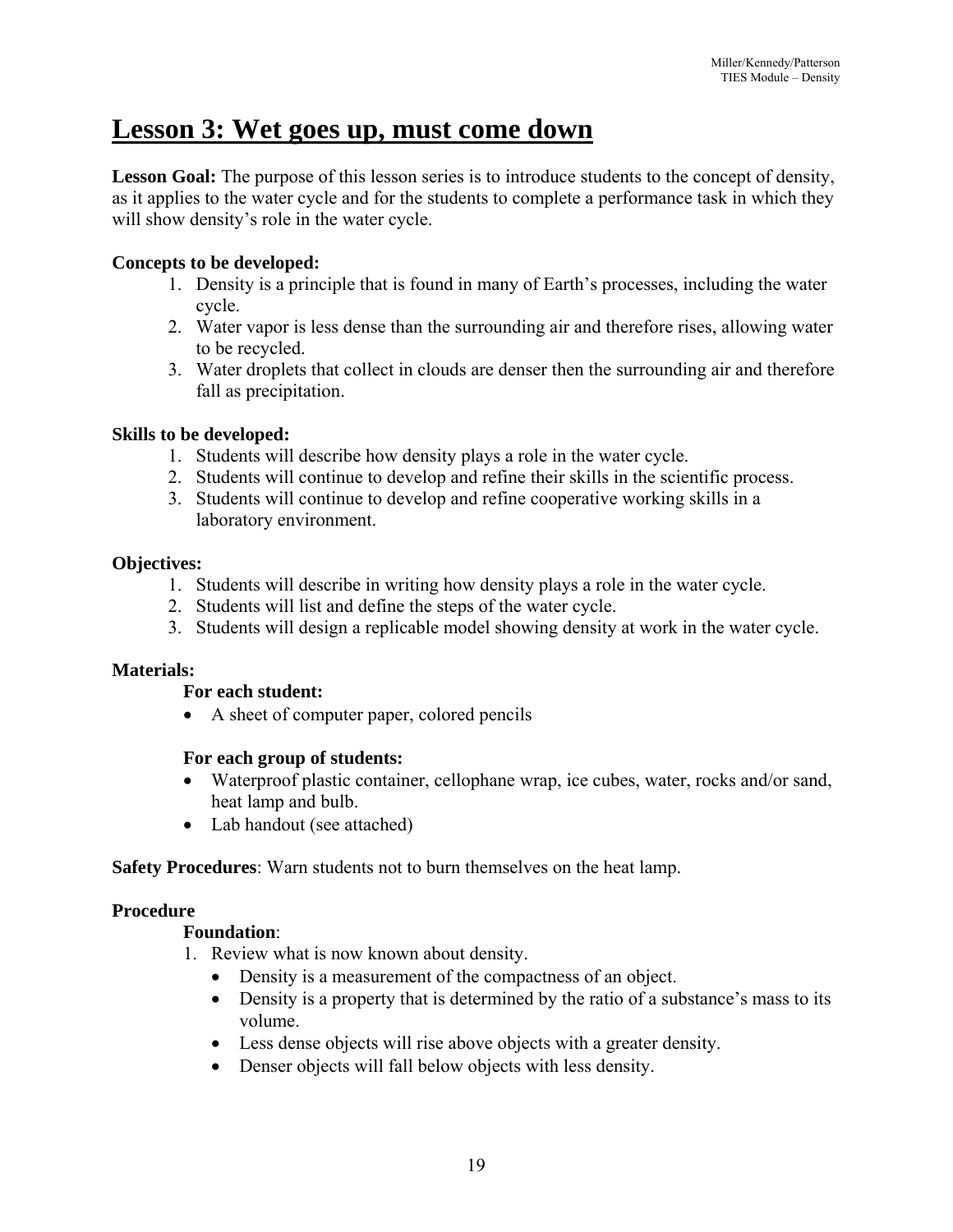- 2. Introduce and discuss the water cycle.
	- The water cycle is a process that allows water to be recycled over and over again.
	- There are three main parts to the water cycle:
		- Evaporation—the process in which water is heated, therefore changing states from liquid to gas, called water vapor. (Like steam from a pot of boiling water, or the steam that makes your bathroom mirror cloudy when you take a hot shower.)
		- Condensation—the process in which water vapor is cooled, changing its state from a gas back to a liquid. (Like when water vapor is cooled off from touching the cooler bathroom mirror resulting in water dripping down it.) These tiny water droplets then cling to dust particles in the air, forming clouds.
		- Precipitation—occurs when clouds accumulate enough water that the water droplets become denser then the surrounding air and fall as rain.

#### **Simulation:**

• Have the students draw a model of the water cycle, illustrating, labeling and explaining evaporation, condensation, precipitation and the different densities of water vapor and water.

#### **Construction:**

- Explain to students that their task will be to make a working model of the water cycle and to explain how it works.
- Show students the materials and brainstorm as a class how those materials can be used in constructing a working, replicable model of the water cycle.
- Distribute and explain lab handout (attached).
- Go over safety procedures.
- Place students in cooperative groups and allow them to begin their task.

#### **Connection:**

• Have students share their results with the class, being sure to explain how the water cycle works.

#### **Evaluation:**

Students will be evaluated on their lab handouts (to be placed in their science notebooks) and on the sharing of their results with the whole class.

#### **Attachments**

Lab handout

#### **Differentiated Instruction techniques:**

- Clearly state essential questions
- Continuous assessment and feedback
- Adjust content, process, and product in response to student readiness and learning profiles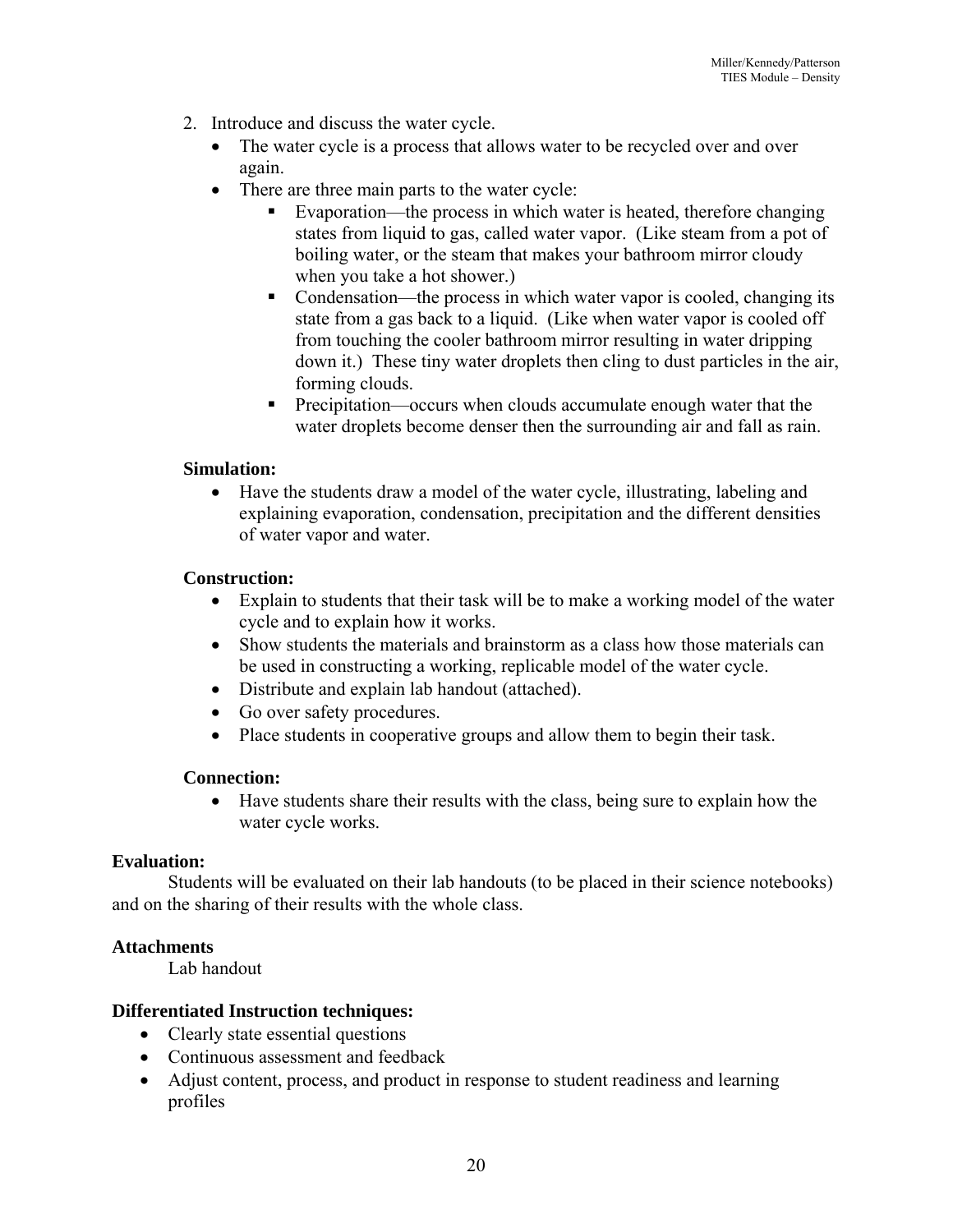- Shortened and modified assignments
- Time extensions allowed
- Use of resource room
- Notes and/or extra time allowed on tests
- Students and teachers collaborate in learning
- Goals for maximum growth and individual success are established and maintained
- Student ability grouping strategies are used in cooperative learning activities
- Stations are used in allowing for different students to work on different tasks
- Tiered activities are used to focus on essential understandings and skills at different levels of complexity, abstractness and open-endedness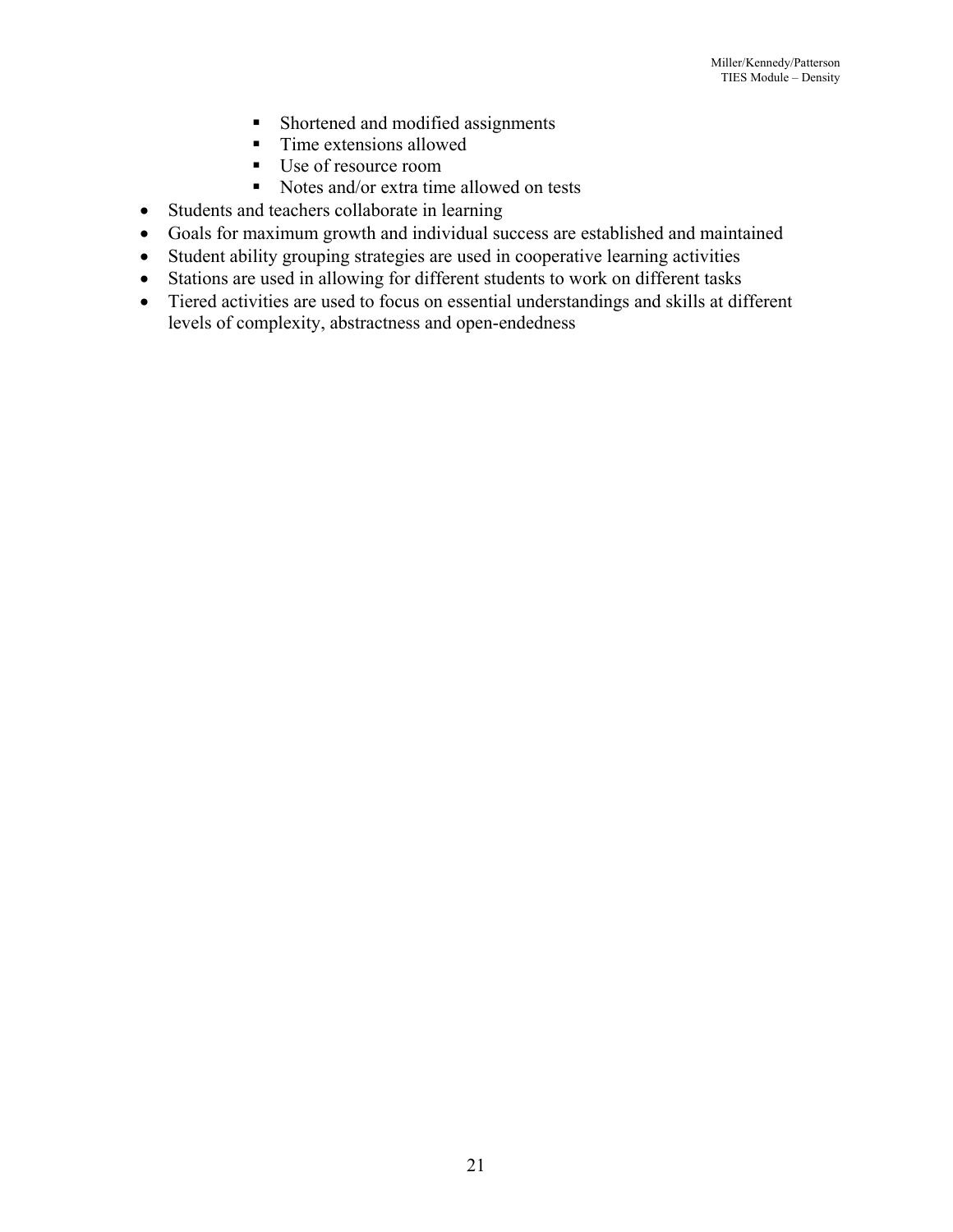| Name | Jate | Por<br>ັ |  |
|------|------|----------|--|
|      |      |          |  |

# Wet goes up must come down!

Question: Where are differences in the density of water visible within the water cycle?

Model: List the details of your model.

**Observations:** Draw a picture of your working model in the box below. Label the three ways water moves within the water cycle.

Now describe what you see.

Conclusion: Where can you observe the property of density differences in water within the water cycle?

Describe what you now know.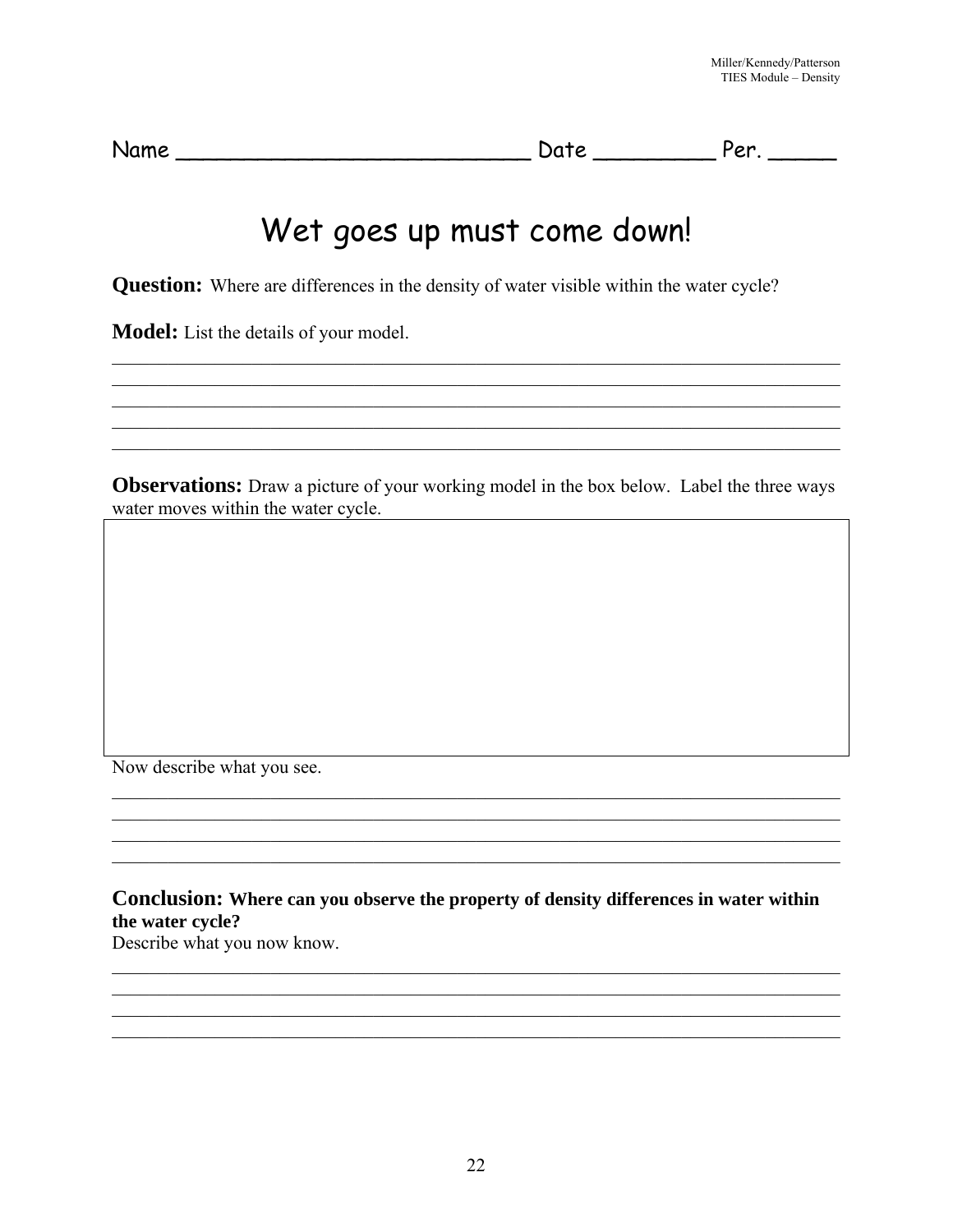# **Lesson 4: Density is in the Air**

Lesson Goal: The purpose of this lesson is to challenge students to apply their knowledge of mass, volume, and density and use the information from a computer simulation to design a hot air balloon that will float.

# **Concepts to be developed:**

- 1. Density is the measurement of the compactness of an object.
- 2. If an object is less dense than the material around it, it will float.
- 3. A hot air balloon floats because the components of its design make it less dense than the air around it and it floats because of that density difference.

## **Skills to be developed:**

- 1. Students will interpret the density of objects compared to air.
- 2. Students will manipulate variables related to mass and volume.
- 3. Students will use a flow chart to document their problem-solving strategies.
- 4. Students will use problem-solving.

# **Objectives:**

- 1. Students will investigate the variables affecting the volume and mass of a hot-air balloon.
- 2. Students will use information gained from investigating variables of mass and volume to build a hot-air balloon that floats.
- 3. Students will complete a flowchart documenting how they determined a satisfactory design using the simulation.
- 4. Students will work cooperatively in groups to solve a scientific problem.

## **Materials:**

- One helium balloon
- One electrical or battery-operated appliance: lamp, CD player,

# **For Each Group:**

- Materials for building balloons to match those used in computer simulation: tissue paper, garbage bags, newsprint/Ziploc bags, newspaper
- Patterns for three sizes of 3–dimensional objects (sphere, rectangular prisms, and pyramid) to match the size and shape of the options available in the computer simulation.
- Sterno can
- Various building tools: Tape of various kinds, scissors, rulers, glue, etc.
- One sticky note per student

**Safety Procedures:** Students will be cutting materials with scissors. Balloons will be launched outside using sterno cans. Close adult supervision is required at all times.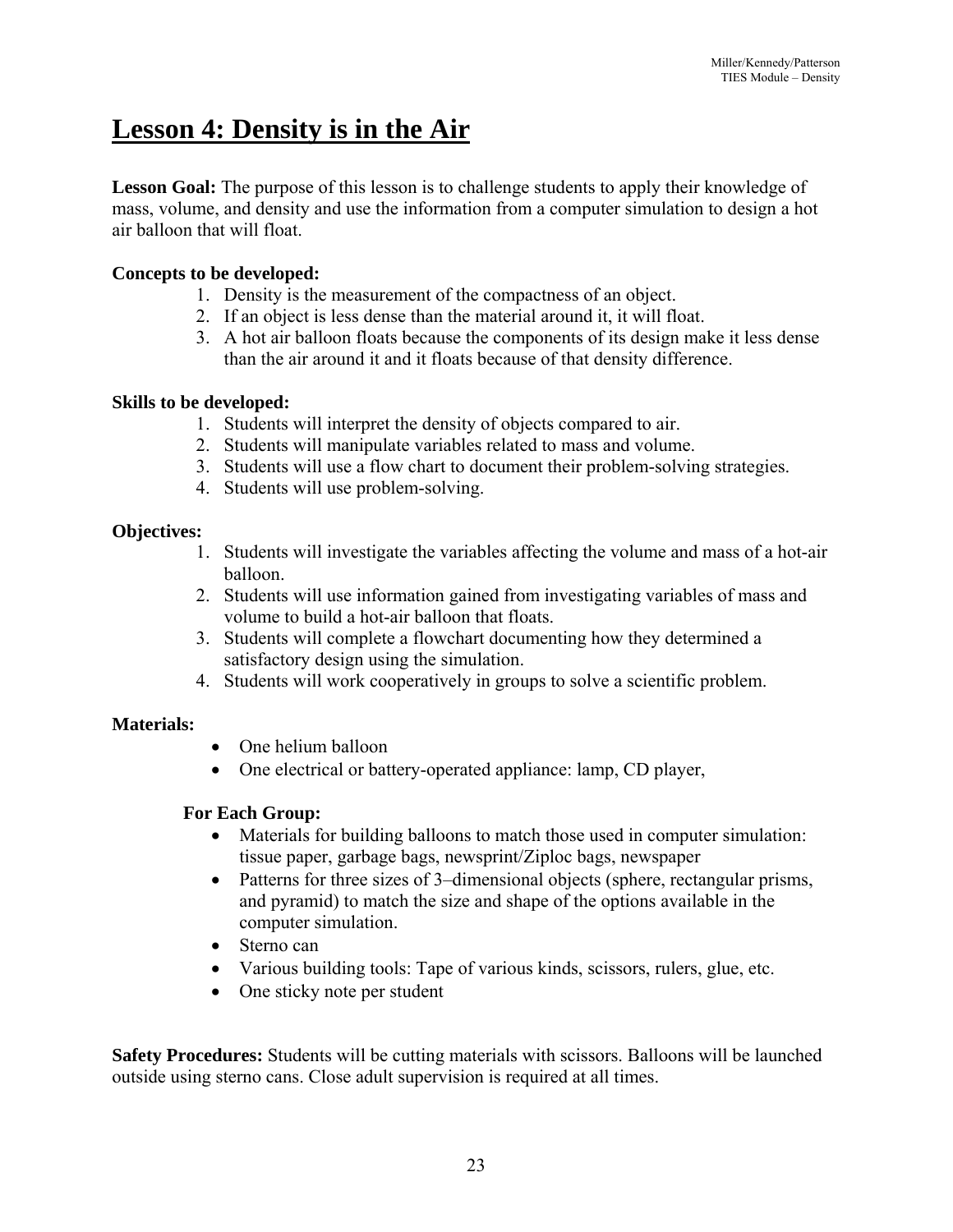# Procedure

#### **Foundation:**

- 1. Release the helium balloon in front of the students. Ask them why it floats on the ceiling (because it is less dense than air, the gas helium is less dense than the mixture of gases that make up the air in our classroom). Ask students how a balloon floating is different than an airplane flying. (A balloon "floats" because the heat source makes the air inside the balloon less dense so the balloon can float up through it while an airplane flies because its design and the lift of its engines make it aerodynamic) Tell students that they will be building a balloon that will also be less dense than air. Ask students what variables can affect the density of a hot-air balloon (mass and volume).
- 2. Give each student a sticky note and have them think of a specific part of constructing a hot air balloon that would relate to the mass or volume of that balloon. Example: how heavy the basket is, how many people it would carry, how big the balloon is, what shape it is. List the headings Mass and Volume on the board. Have students put their ideas on the board under the appropriate column. If the fact that air density changes with elevation has not been discussed make sure that it is included as a variable under volume.
- 3. Discuss the variables as a class and move sticky notes around as necessary to reinforce the concepts of mass and volume. Remind students that in order for something to float above something else, it must be less dense than the object it floats. Tell students that to simplify the building process and increase the chances of success they will only have a few variables to work with.
- 4. Ask students how engineers build a bridge or a building. Through discussion, have students understand that first a design of the bridge or building is made when the need for the bridge/building is determined, then the design and materials for the bridge/building are tested, and then the bridge/building is actually constructed. Engineers do not just make things from scratch, so neither will they. To make sure that they don't build a balloon that doesn't fly there is a simulation program they can work with first. This will be like an engineer's test phase.

#### **Simulation:**

- 1. Show students the selected appliance. Inform students that you have discovered that it does not work and ask students what you should do to find out why. Guide students toward answers that suggest testing some aspect of how it works, not just why it does not work. After soliciting lots of suggestions, decide on one aspect to test first. Show students the flowchart diagram, either on the board or on an overhead, and put the first question in first box.
- 2. Return to the list of mass and volume variables that has been generated by the class and remove each one that is controlled by the simulation. Review with students that the heat source, the amount of heat added, the weight of the basket and passengers, and any wind or weather factors are assumed to be constant by the simulation. Review with students that the simulation will prompt the user for the local elevation in meters which will be used to determine the target air density. Review with students that they will be able to experiment with four different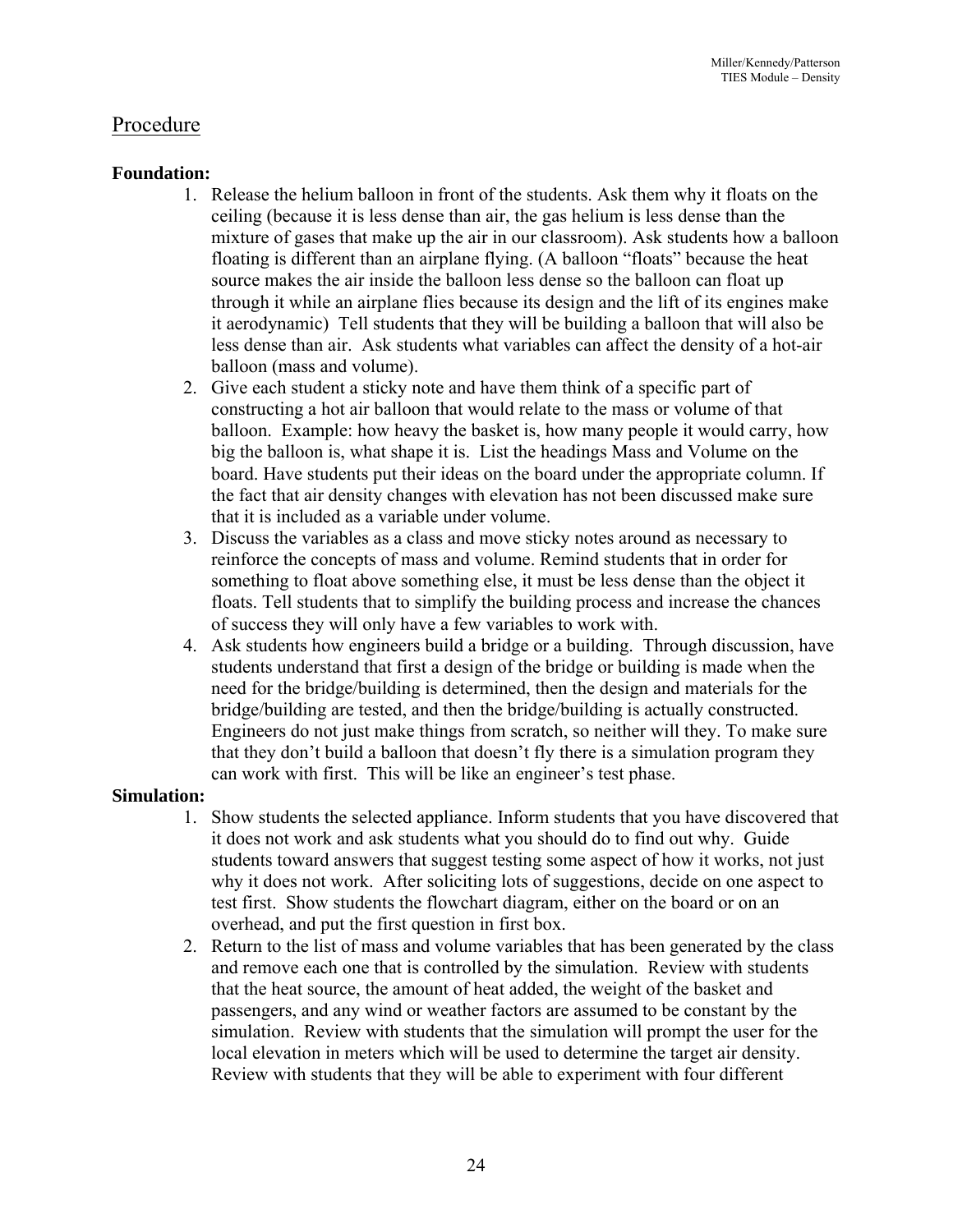shapes, sizes, and materials for construction of a balloon and have them talk about how varying each one might affect the ability of their balloon to float.

- 3. Allow students, working in groups of 3-4, to access the java applet on their computers (or demonstrate on one classroom computer.) Let students work through the program trying the different variables. When they find a combination of variables that work in simulation, allow them to print their results. They now have a description of what to build. Students should record their design process to determine a successful design on the provided sheet.
- 4. The calculations, formulas, and constants used by the simulation are included as Appendix 1. If teachers will be having their students construct balloons using the same dimensions as the simulation, they may wish to prepare templates for the students to trace.

## **Construction**:

- 1. When students have identified their final design, they should gather their materials and begin building. They should be working in their design groups which are now the test groups. The building should take 1-2 class periods.
- 2. When all groups are finished take the students outside for Launch Day. Discuss the density of air (this was calculated in the java applet). Ask to students what the density of air inside their balloons must be in order for them to fly. Light the sterno cans for groups one at a time. The balloons should be able to fly. Teachers may wish to choose a different heat source to better suit the needs of the class and the location of the flights. The risk of fires started by a floating, flaming tissue paper balloon should be adequately assessed by each teacher for their individual situation! Perhaps some teachers would like to experiment with balloons constructed only from flame retardant materials!
- 3. After the flights have students complete the testing portion of their Engineering Process Report worksheet.

## **Evaluation:**

- 1. Students will be evaluated on the completion of the java applet simulation and of the flowchart showing how the variables were tested.
- 2. Students will be evaluated on their problem solving skills and group cooperation during the building process by self-reflection and teacher observation.
- 3. Students will be evaluated on their analysis of success of their balloon flight and of their understanding of the design, test, and construct process on the Engineering Process Form.
- 4. Students will be evaluated on their self-evaluation of their learning using the simulation and construction process and how this process is used by engineers.

## **Extension**:

1. The simulation/construction process utilized in this lesson has students constructing their balloons from a pre-determined size with pre-determined materials. Students do not need to calculate either the volume of the balloon shape or the mass of the materials and enclosed air in order to make a density determination.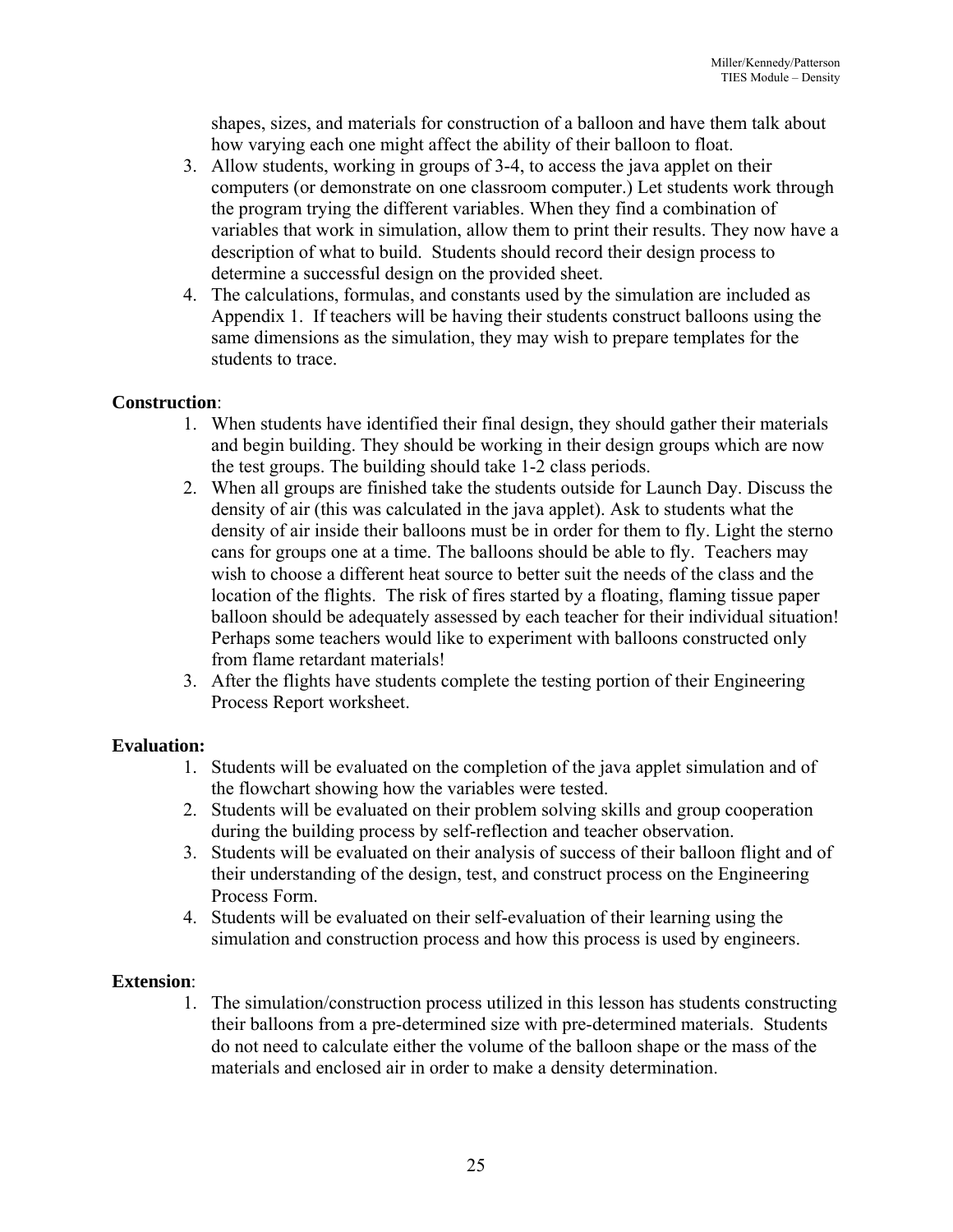2. A possible extension would be to have students truly design their own balloon shape, using the simulation values as parameters for success, and present the calculations to determine whether or not the balloon should fly before testing.

# **Differentiated Instruction techniques:**

- Clearly state essential questions
- Continuous assessment and feedback
- Adjust content, process, and product in response to student readiness and learning profiles
	- Shortened and modified assignments
	- Time extensions allowed
	- Use of resource room
	- Notes and/or extra time allowed on tests
- Students and teachers collaborate in learning
- Goals for maximum growth and individual success are established and maintained
- Student ability grouping strategies are used in cooperative learning activities
- Stations are used in allowing for different students to work on different tasks
- Tiered activities are used to focus on essential understandings and skills at different levels of complexity, abstractness and open-endedness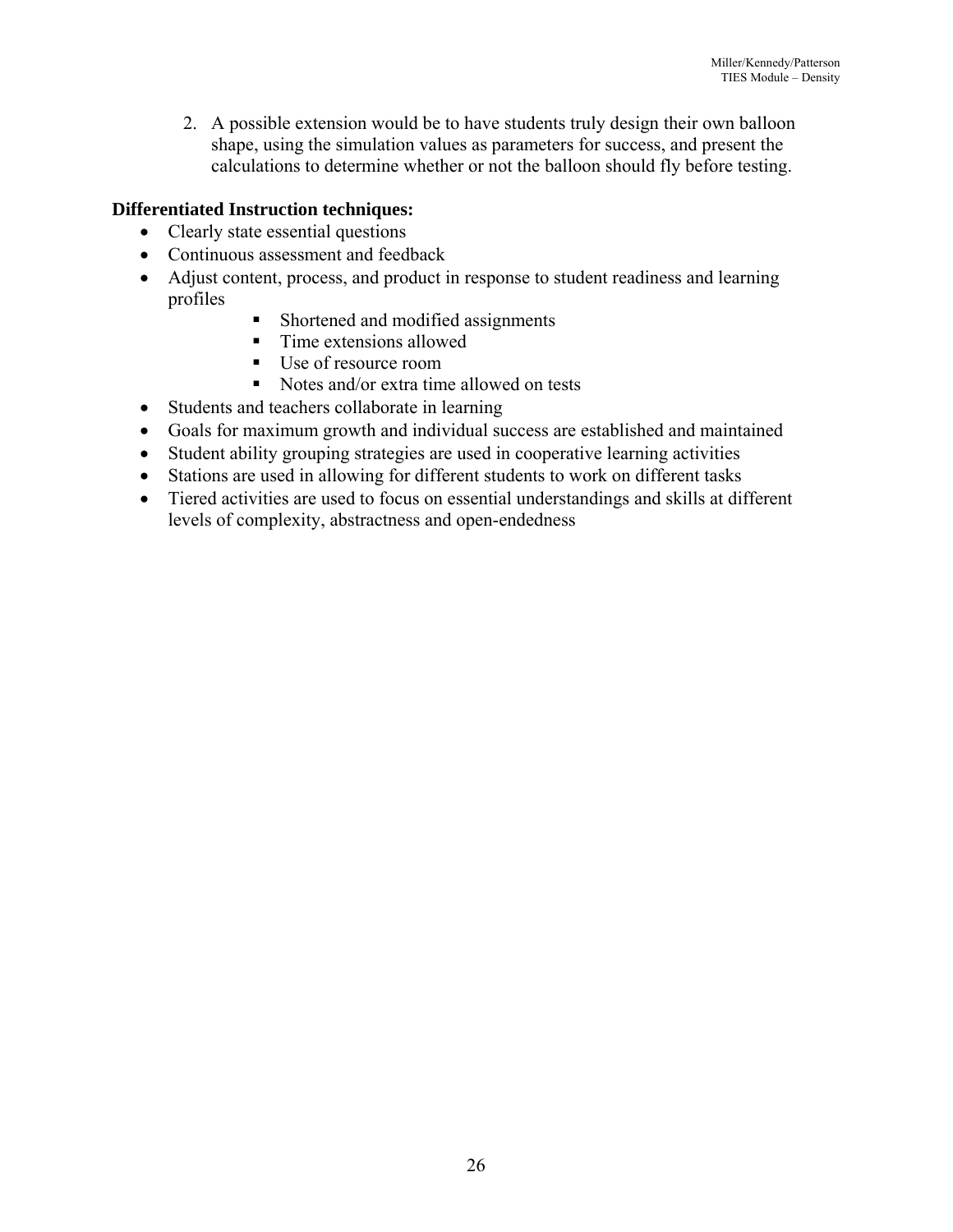| Name |                                          |
|------|------------------------------------------|
|      | <b>Broken Item Flow</b><br><b>Charts</b> |
|      | Success!<br>Lamp works!                  |
|      | This thing doesn't work!                 |
|      | Lamp is plugged in or has batteries?     |
|      | Lamp is turned on?                       |
|      | Lamp has lightbulb?                      |
|      | All connections are tight?               |
|      | Lamp works in a different outlet?        |
|      |                                          |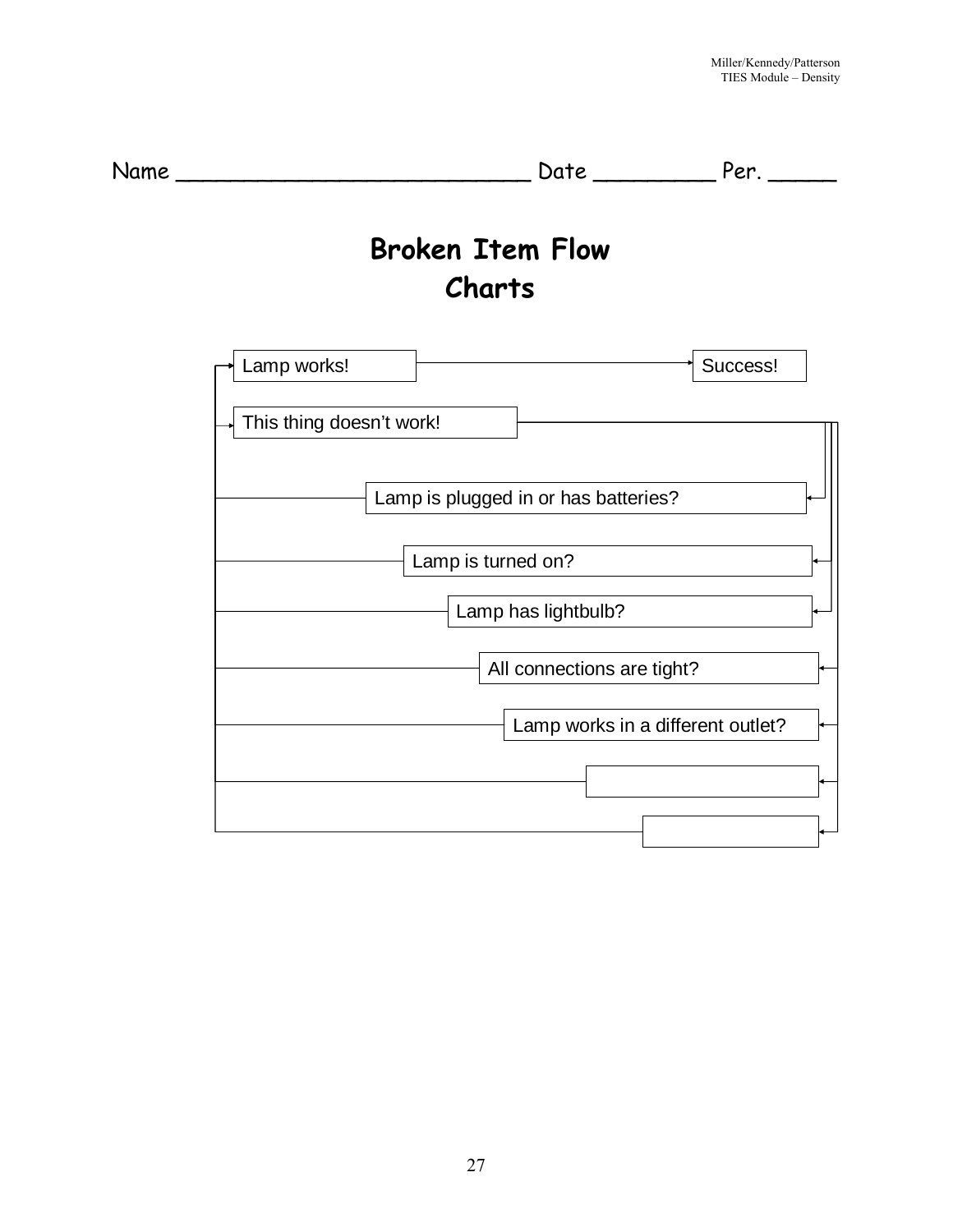| ◡ | Name | Jate | Jon |
|---|------|------|-----|
|---|------|------|-----|

# **Appliance Flow Chart**

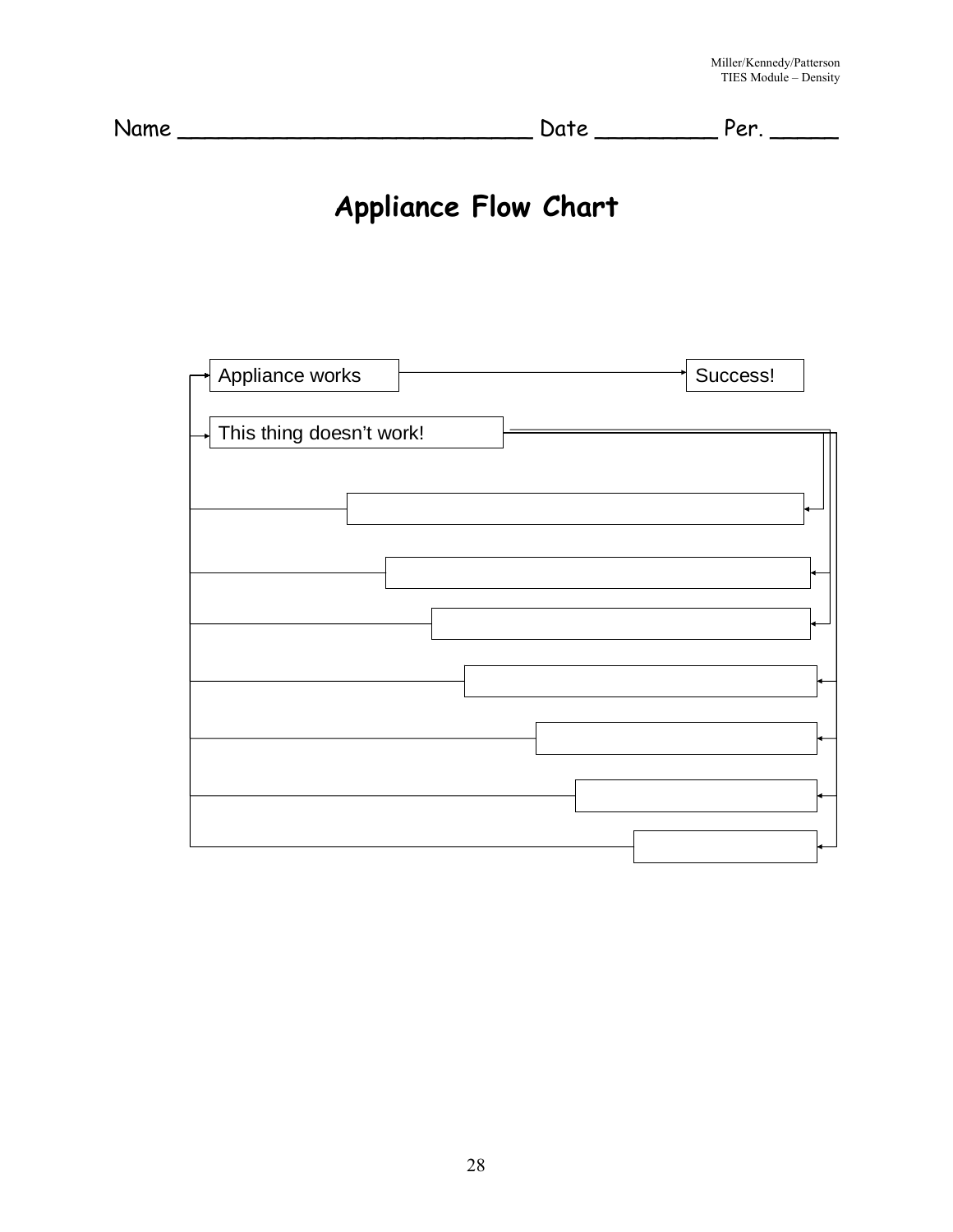|                           | <b>Balloon Flow</b><br>Chart |          |
|---------------------------|------------------------------|----------|
| <b>Balloon floats!</b>    |                              | Success! |
| This thing doesn't float! |                              |          |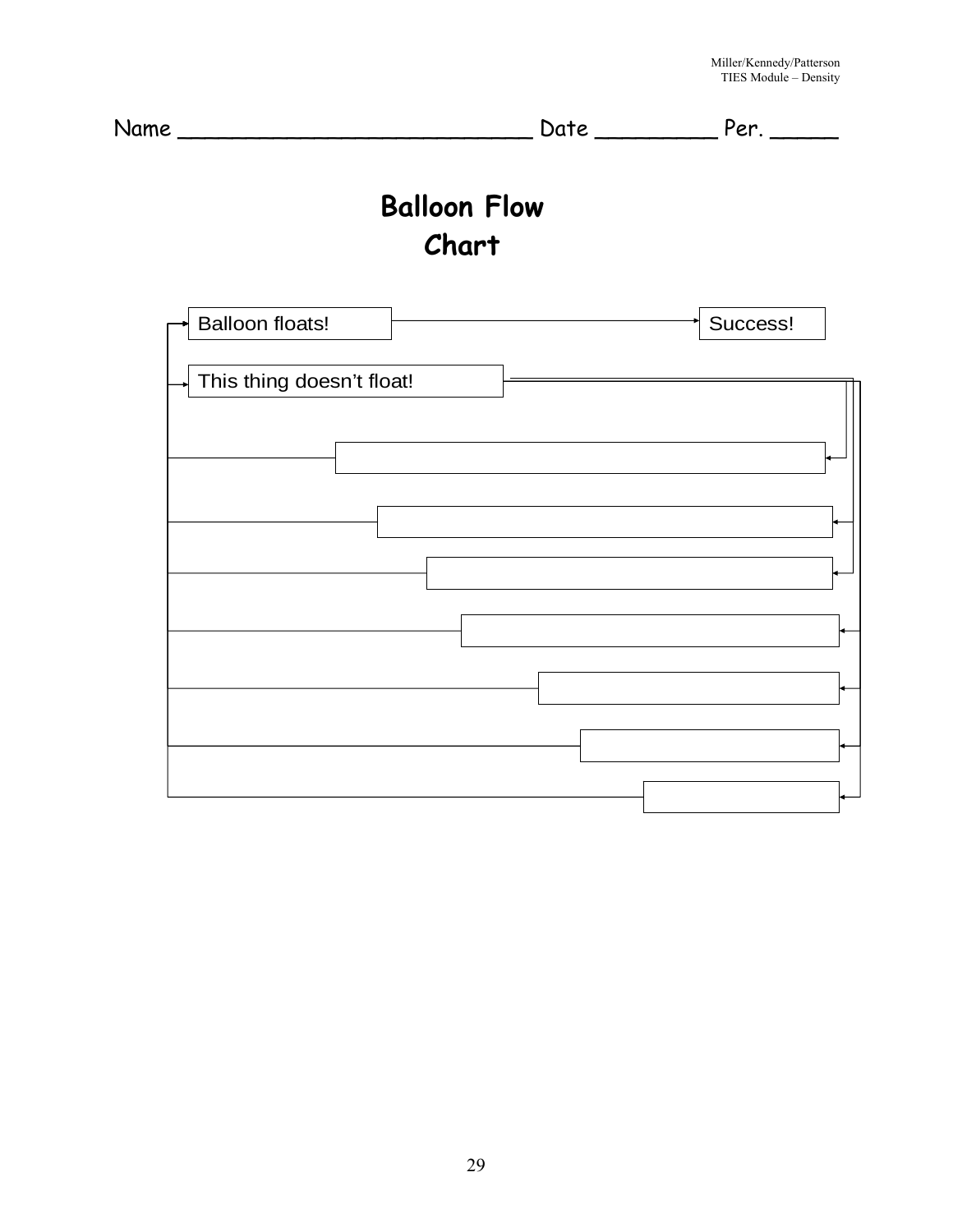# **Engineering Process Report:**

# **Balloon Design:**

**Based on your results from the computer simulation, what designs of balloon do you think will be successful?** Circle your choices.

| <b>Sphere</b>     | <b>Tissue Paper</b> |
|-------------------|---------------------|
| Rectangular Prism | Garbage Bag         |
| Pyramid           | Newsprint           |
|                   | Newspaper           |

**Explain in terms of density why you think this design will be successful?** 

# **Test Results:**

**Did your balloon successfully float?** 

**What are some variables in the construction process that might have affected the success of your balloon test?** 

**If your balloon did not float, what could you do to find out why it didn't float?**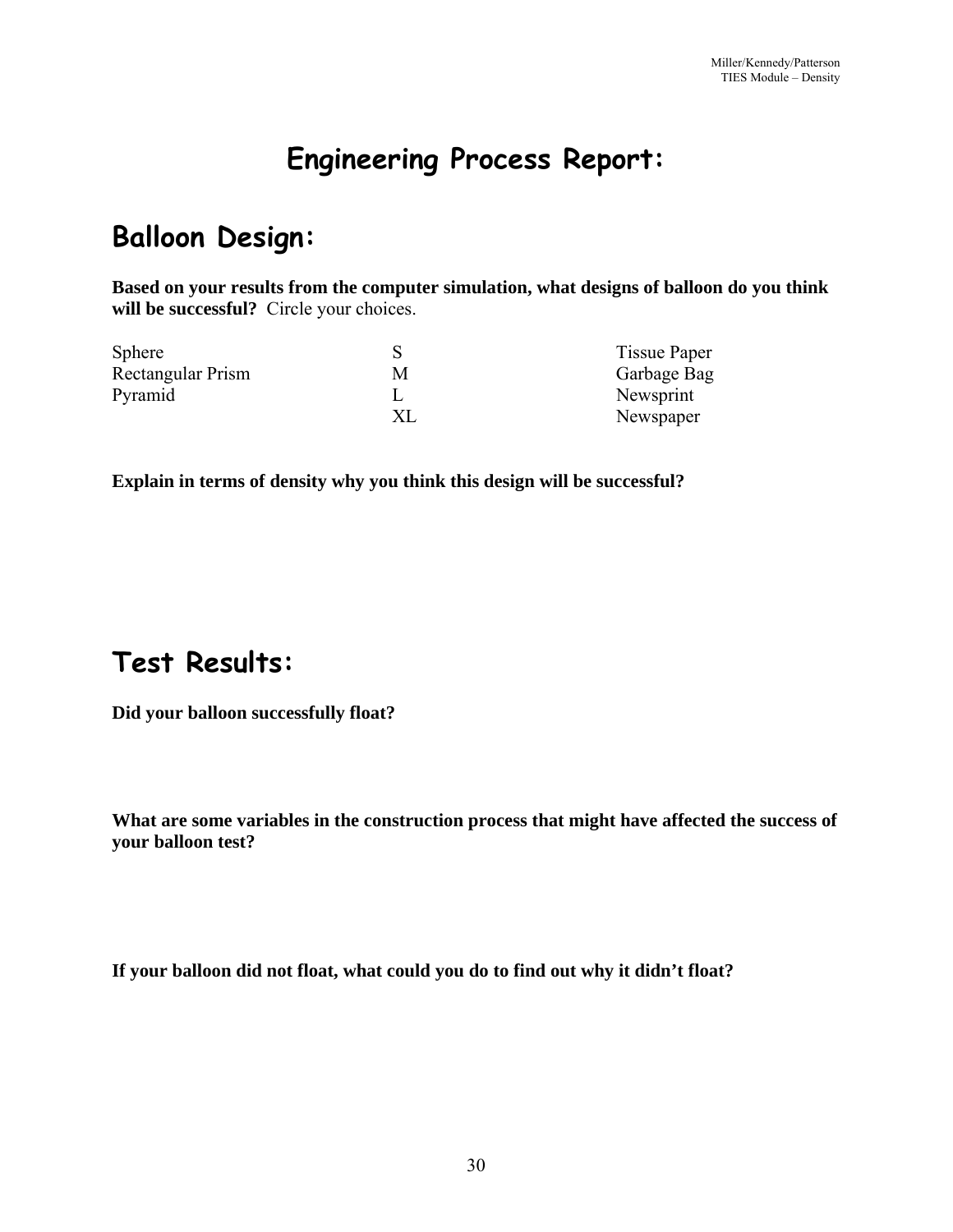**If your balloon did fly, what one variable would you like to change to see if it would still float?** 

# **Analysis:**

**What did you learn about the design, test, and construct processes of engineering from doing this unit? How would you have made a hot air balloon if you had not had the simulation to help you? How will you be a better engineer because of this experience?**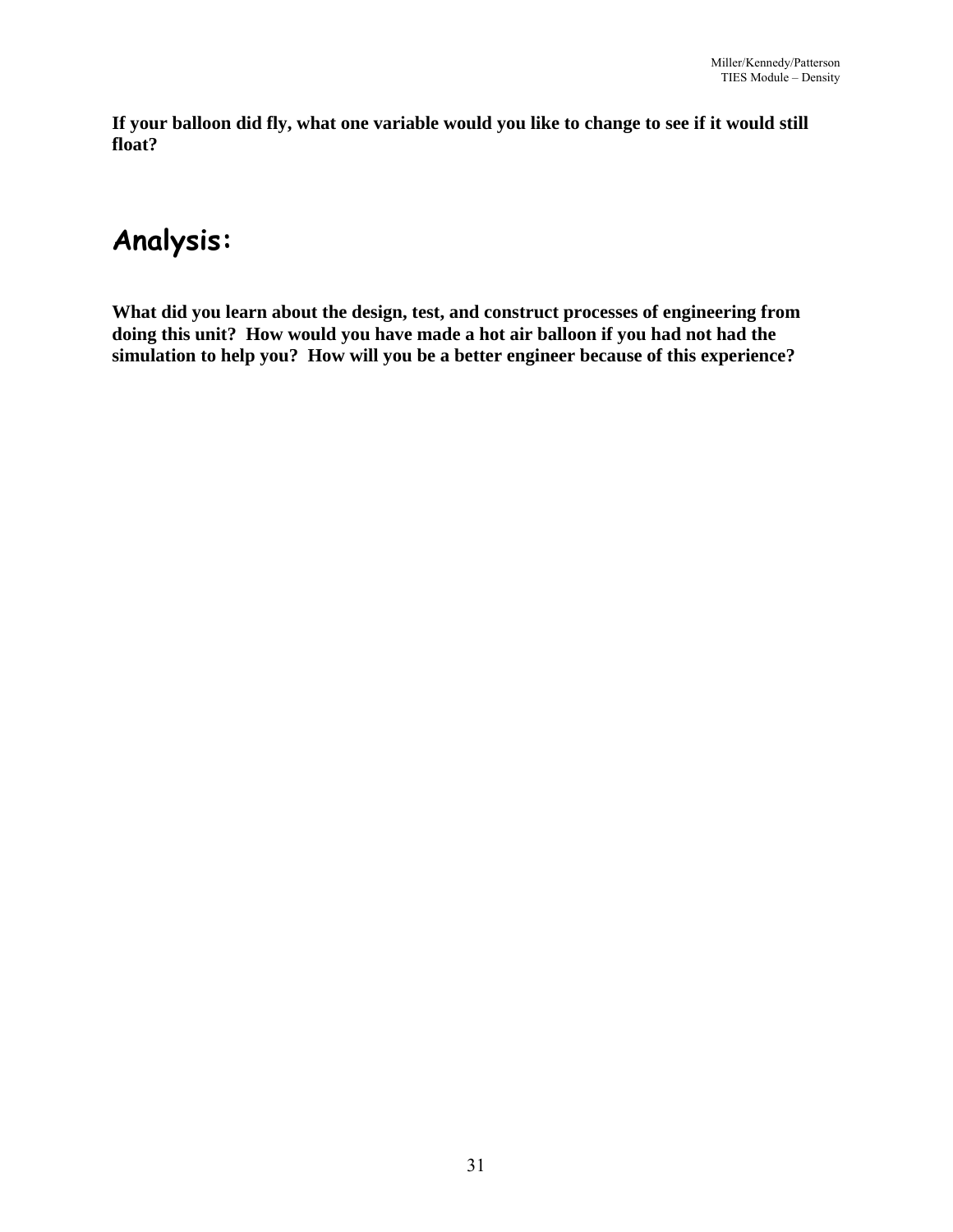# **Assessment Instruments for Data Collection:**

Choose the best answer:

**1. The mathematical formula to use when calculating the density of an object is:** 

- a) volume divided by mass
- b) mass times volume
- c) mass plus volume
- d) mass divided by volume

#### **2. Which of the following statements is true about a bottle containing liquids that appear to be stacked?**

- a) the liquid at the top is the most dense
- b) the liquid at the top is the least dense
- c) the liquid have the same volume
- d) the liquids have the same density

#### **3. Which of the following is not a part of the water cycle?**

- a) Condensation
- b) Evaporation
- c) Decomposition
- d) Precipitation

#### **4. The density of water is 1 gm/ml. An object has a mass of 58 grams. What volume must it have in order to float in water?**

- a) 45 ml
- b) 50 ml
- c) 55 ml
- d) 60 ml

#### **5. Within the water cycle, water vapor rises back into the atmosphere because**

- a) the water vapor is less dense than the surrounding air
- b) the water vapor is denser than the surrounding air.
- c) the water vapor is the same density as the surrounding air.
- d) the water vapor is decomposed in a chemical reaction.

**6. Your friends at your lunch table all have different stuff in their lunch. Liquid A has a density of 1.07 gms/ml, Liquid B has a density of 0.98 gms/ml, Solid C has a density of 1.12 gms/cc, and Mush D has a density of 1 gm/cc. You decide to make a gross combination of the four in your water bottle. Which order will they appear in, from bottom to top?** 

- a) Solid C, Mush D, Liquid A, and Liquid B on top?
- b) Solid C, Mush D, Liquid B, and Liquid A on top?
- c) Solid C, Liquid A, Mush D, and Liquid B on top?
- c) Liquid A, Liquid B, Solid C, and Mush D on top?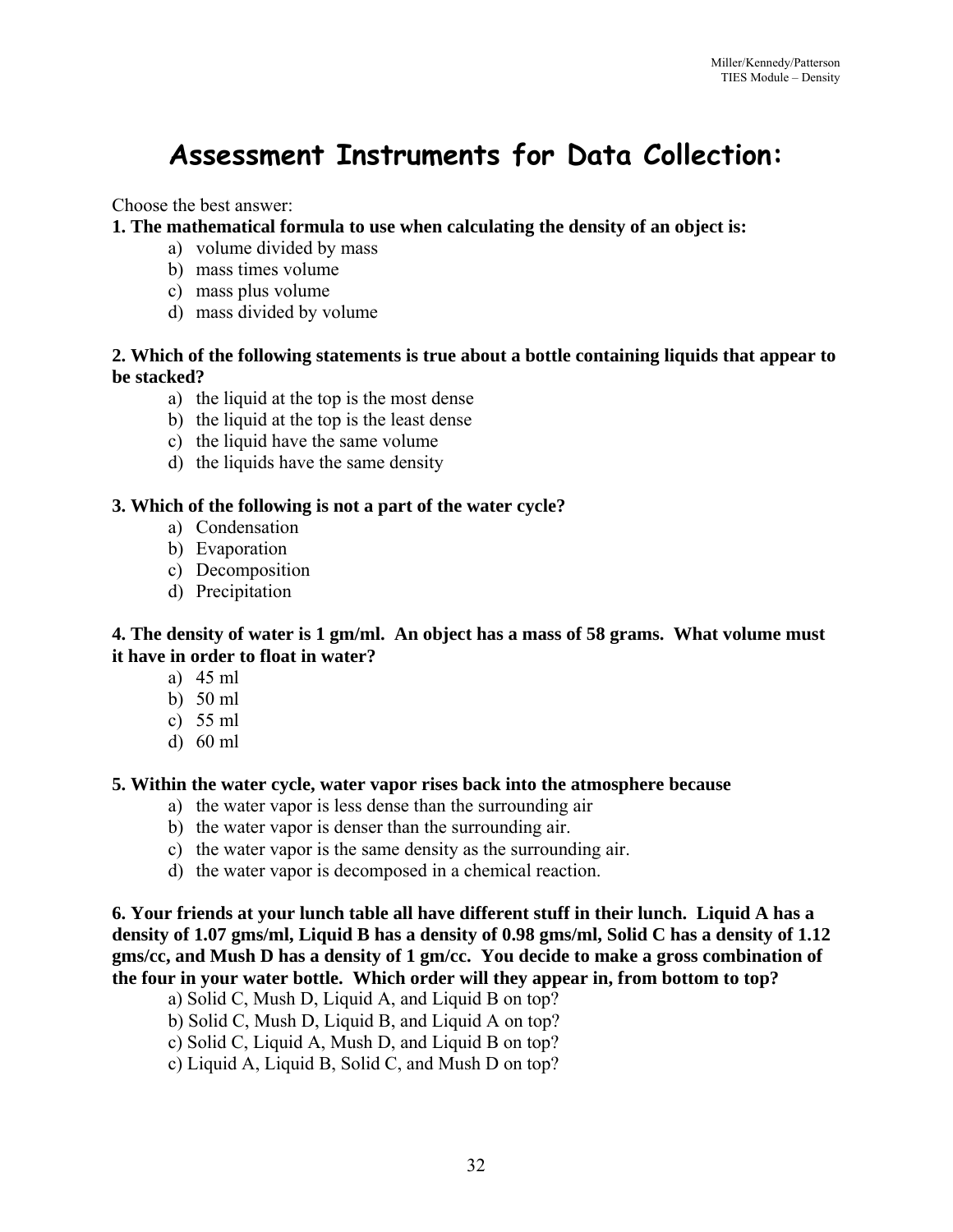#### **Mark each statement as True or False**

- 
- 1.  $\frac{1}{2}$  The liquids with the highest density floated at the top of the bottle.<br>2.  $\frac{1}{2}$  The correct metric unit for density of a liquid is grams/milliliter. The correct metric unit for density of a liquid is grams/milliliter.
- 3. \_\_\_\_\_ The weight of an object and its mass are always the same.
- 4. The air pressure at higher elevation is the same as the air at sea level.
- 5. When designing a hot air balloon, the mass of the balloon must also include the weight of the air inside the balloon.
- 6. \_\_\_\_\_ The densities of pure water, salt water and sugar water are always the same.

#### **Answer each question using complete sentences.**

- 1. Describe two ways to calculate the density of an object.
- 2. Explain why the liquids in a salad dressing bottle settled back into the same order after they were shaken up.
- 3. Give an example of three objects that are close to the same size but very different in density.
- 4. Explain how the property of density allows water to be recycled through the water cycle.
- 5. Explain why pumice floats while a rock of similar size will sink in the same tank of water.
- 6. Explain why it is easier for a person to float while swimming in the Great Salt Lake than it is at Lake Tahoe.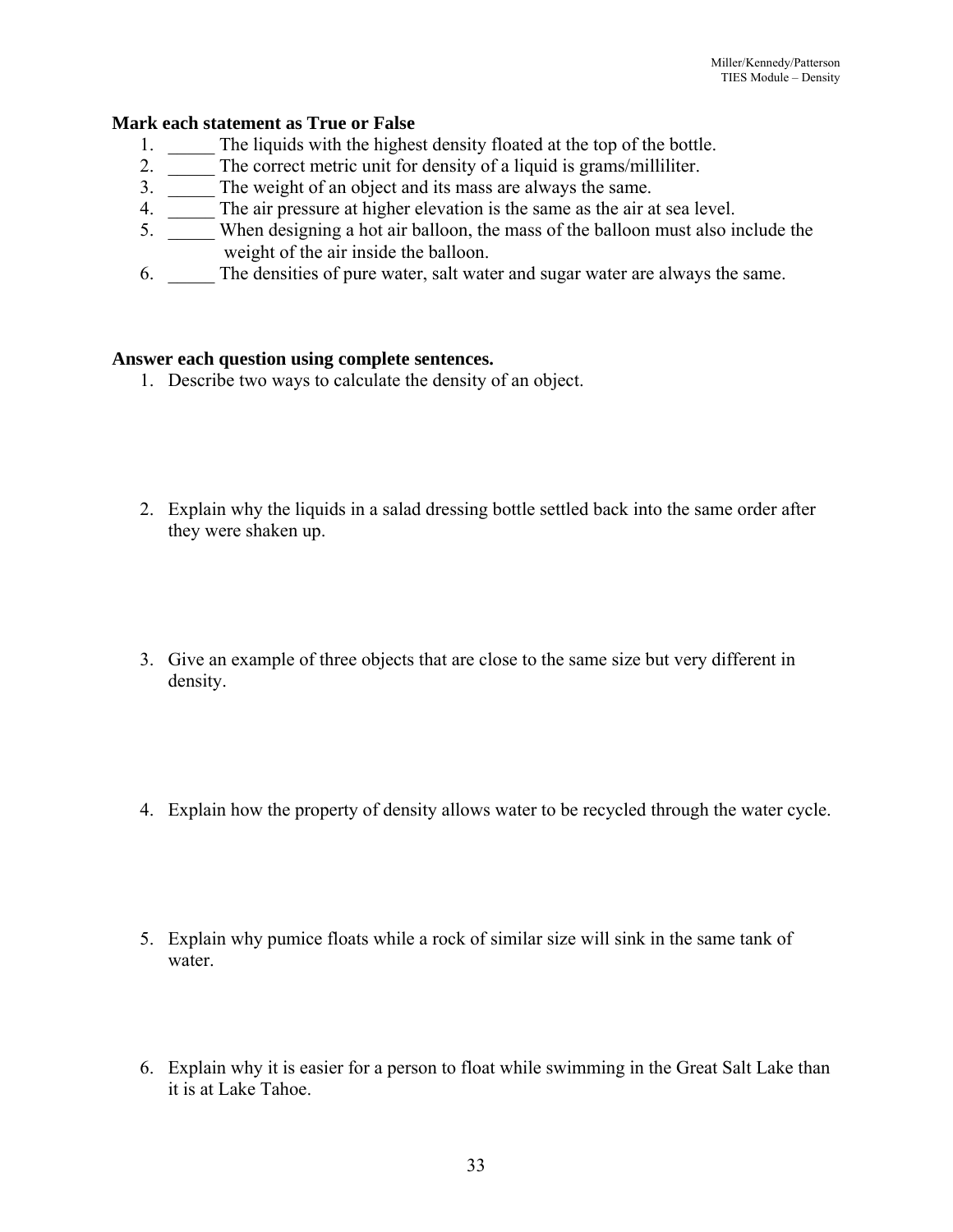**Scenario: Your class is placed in charge of designing a hot air balloon to fly in the Balloon Races next fall. List, draw, or describe all of the things you would have to take into consideration. What information would you need to collect about what materials to use, what shape the balloon should be, and how big it could be? What other factors would you want to get more information about?**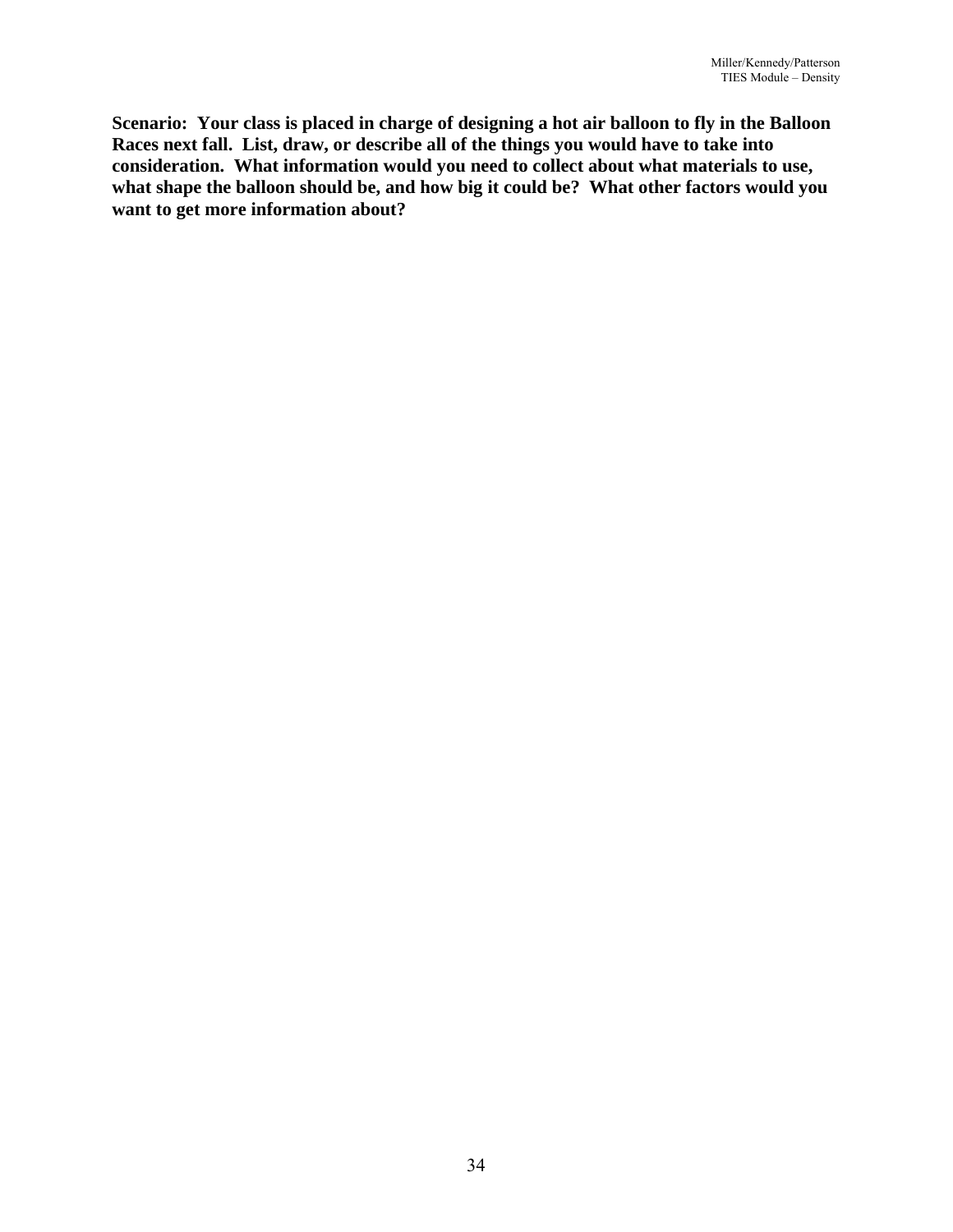# **Assessment Instruments for Data Collection:**

Choose the best answer:

1. The mathematical formula to use when calculating the density of an object is:

- e) volume divided by mass
- f) mass times volume
- g) mass plus volume
- d) mass divided by volume

2. Which of the following statements is true about a bottle containing liquids that appear to be stacked?

- e) the liquid at the top is the most dense
- f) the liquid at the top is the least dense
- g) the liquid have the same volume
- h) the liquids have the same density

3. Which of the following is not a part of the water cycle?

- e) Condensation
- f) Evaporation
- g) Decomposition
- h) Precipitation

4. The density of water is 1 gm/ml. An object has a mass of 58 grams. What volume must it have in order to float in water?

- e) 45 ml
- f)  $50$  ml
- g) 55 ml
- h) 60 ml

5. Within the water cycle, water vapor rises back into the atmosphere because

- e) the water vapor is less dense than the surrounding air
- f) the water vapor is more dense than the surrounding air.
- g) the water vapor is the same density as the surrounding air.
- h) the water vapor is decomposed in a chemical reaction.

6. Your friends at your lunch table all have different stuff in their lunch. Liquid A has a density of 1.07 gms/ml, Liquid B has a density of 0.98 gms/ml, Solid C has a density of 1.12 gms/cc, and Mush D has a density of 1 gm/cc. You decide to make a gross combination of the four in your water bottle. Which order will they appear in, from bottom to top?

- a) Solid C, Mush D, Liquid A, and Liquid B on top?
- b) Solid C, Mush D, Liquid B, and Liquid A on top?
- c) Solid C, Liquid A, Mush D, and Liquid B on top?
- c) Liquid A, Liquid B, Solid C, and Mush D on top?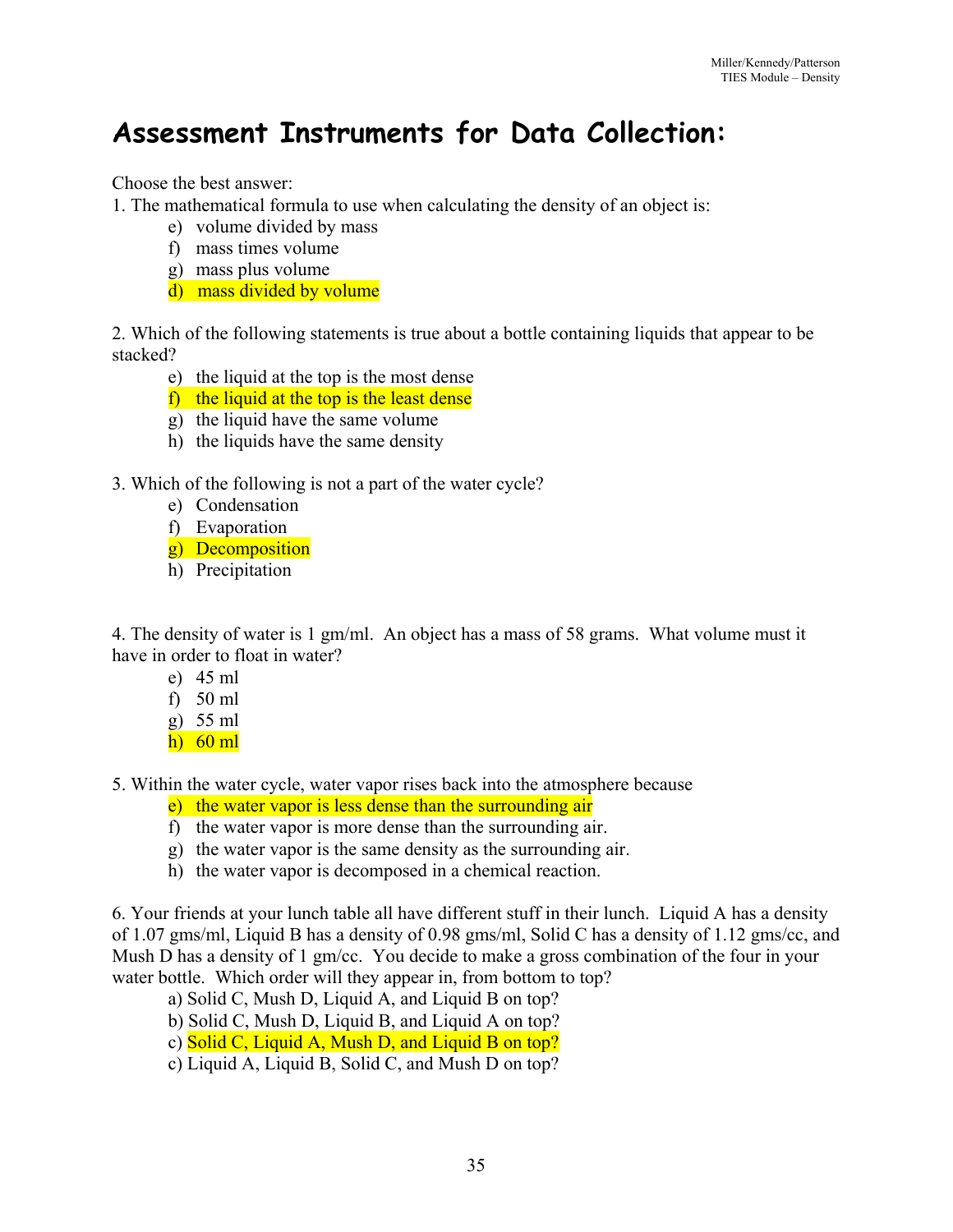Mark each statement as True or False

- 7. The liquids with the highest density floated at the top of the bottle.  $(F)$
- 8. The correct metric unit for density of a liquid is grams/milliliter.  $(T)$ <br>9. The weight of an object and its mass are always the same.  $(F)$
- 
- 9.  $\blacksquare$  The weight of an object and its mass are always the same. (F) 10.  $\blacksquare$  The air at higher elevation is the same as the air at sea level. ( The air at higher elevation is the same as the air at sea level.  $(F)$
- 11. When designing a hot air balloon, the mass of the balloon must also include the weight of the air inside the balloon.  $(T)$
- 12. The densities of pure water, salt water and sugar water are always the same.  $(F)$

#### **Answer each question using complete sentences.**

7. Describe at least two ways to calculate the density of an object.

Measuring the mass using a scale or beam balance and measuring the volume by measuring the length, width, and height of a regularly-shaped object. Measuring the mass using a scale or beam balance and measuring the volume by seeing how much water is displaced when the object is put in a graduated cylinder.

8. Give an example of three objects that are close to the same size but very different in density.

> Pool ball, ping pong ball, and bouncy ball or cubes from lesson one…or their own example.

9. Explain why the liquids in the salad dressing bottle settled back into the same order after they were shaken up.

> One liquid is less dense than another and so it floats on top. The liquids are immiscible and do not mix.

10. Explain why pumice floats while a rock of similar size will sink in the same tank of water.

> Pumice floats because the holes formed by the gas bubbles escaping provide space for air pockets so that the overall density of the rock is less than that of water.

11. Explain why it is easier for a person to float while swimming in the Great Salt Lake than it is at Lake Tahoe.

> A person can float easier in the Great Salt Lake than in Lake Tahoe because the water in the Great Salt Lake is denser so it can hold up the same person better.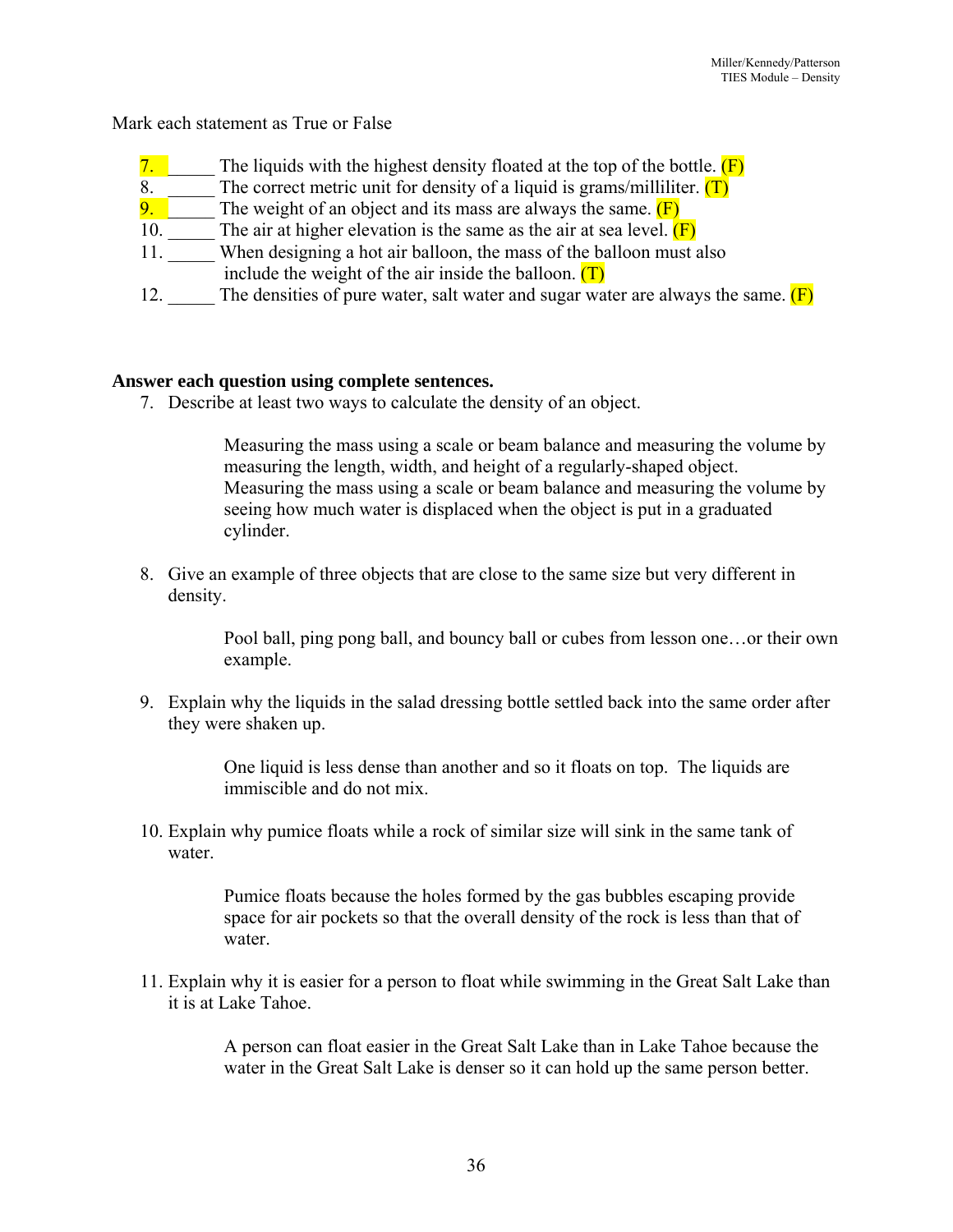12. Explain how the property of density allows water to be recycled through the water cycle.

When water evaporates, the water vapor is less dense than the surrounding air and rises. After the water condenses and forms clouds, the water droplets become denser than the surrounding air and fall as precipitation.

Scenario: Your class is placed in charge of designing a hot air balloon to fly in the Balloon Races next fall. List, draw, or describe all of the things you would have to take into consideration. What information would you need to collect about what materials to use, what shape the balloon should be, and how big it could be? What other factors would you want to get more information about?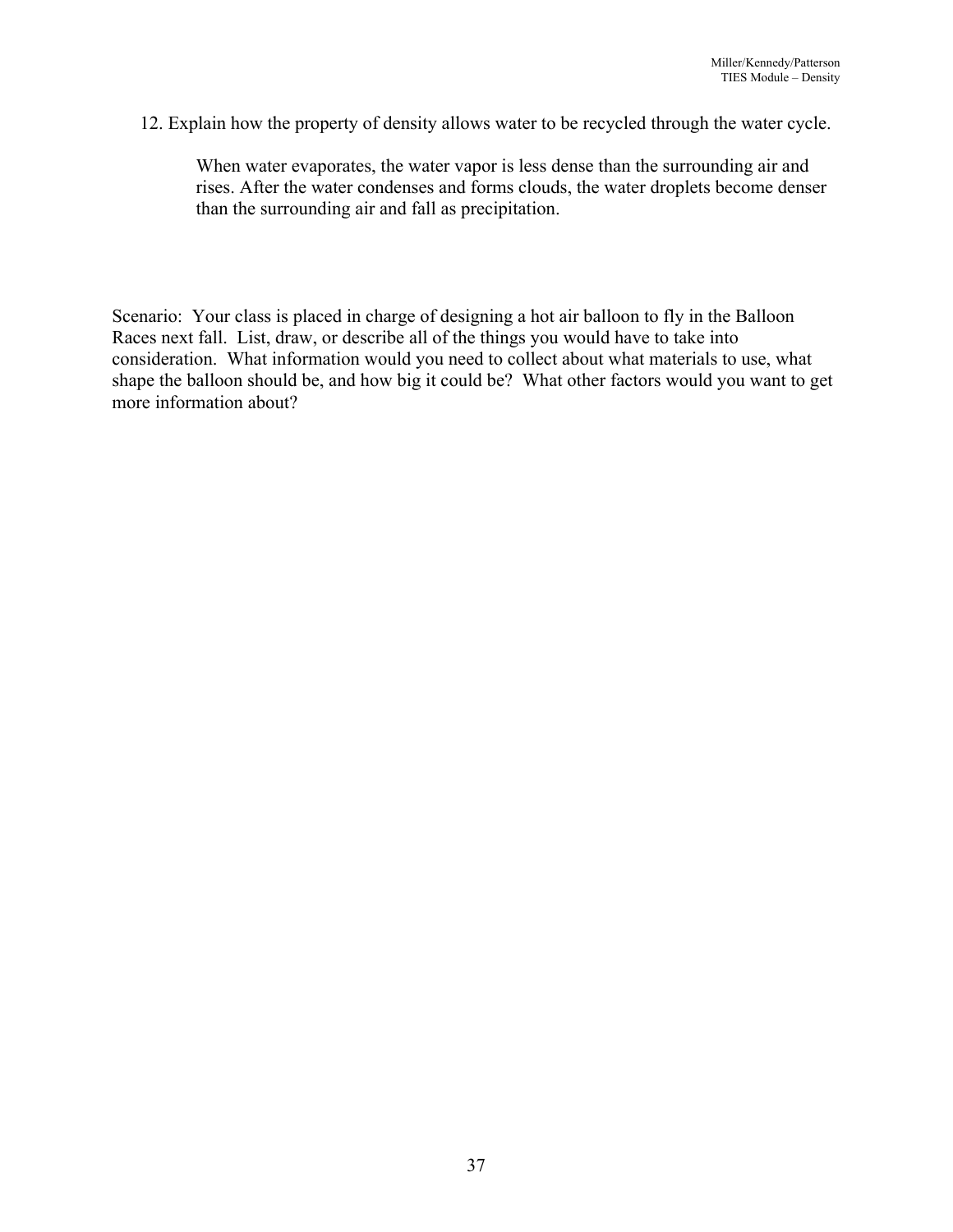# **Interview Protocol**

- 1. How would you define density?
- 2. Give an example of how density affects you in real life, or how you see it at work in the real world.
- 3. How do we measure mass?
- 4. Explain why a hot air balloon floats.
- 5. Using the concept of density, explain why it is important to shake up your Italian salad dressing.
- 6. Pretend you go on a camping trip and open your cooler to find that all of the labels have come off of your soda bottles. Without opening the bottles to taste them, how can you tell which ones are diet and which ones are regular?
- 7. What is the relationship between mass, volume and density?
- 8. Which learning activity most helped you understand the concept of density?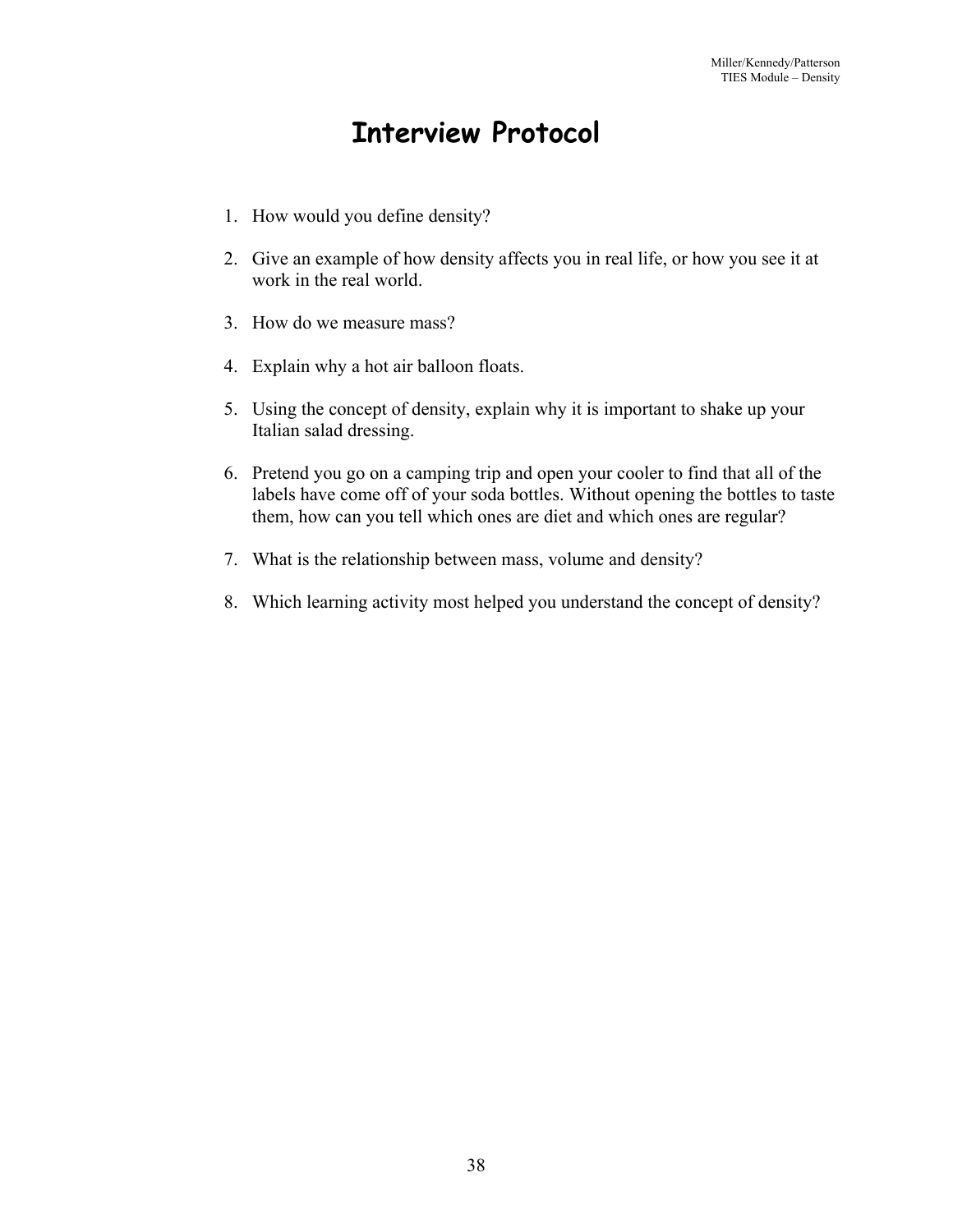# **Appendix 1: Explanation of the Simulation**

Here is an explanation of what the simulation actually calculates and the formulas to back up the work.

1. The user enters the local elevation in meters. That value is part of a calculation to determine the density of air at any given location. This density value will become the target density for the balloon design configuration.

Air Density (D) = 1.226 – (1.194 x  $10^{-4}$ )\* elevation

2. The user may choose one each of the following design options.

| <b>Shape</b>      | Size | Material            |
|-------------------|------|---------------------|
| <b>Sphere</b>     |      | <b>Tissue Paper</b> |
| Rectangular Prism | М    | Garbage Bag         |
| Pyramid           |      | Newsprint           |
|                   |      | Newspaper           |

3. The simulation will calculate the volume of the balloon based on provided dimensions and formulas.

Volume of a Sphere:  $4/3 \Pi r^2$ 

2 Surface Area:  $4 \pi r^2$ 

Dimensions of Given Spheres:

S:  $r = 5$  cm  $M'$  r = 10 cm L:  $r = 15$  cm  $XL:$   $r = 20$  cm

Volume of a Rectangular Prism: L x W x H Surface Area:  $2(LW + LH + WH)$ 

Dimensions of Given Rectangular Prisms:

- S: 10 cm x 10 cm x 15 cm
- M: 15 cm x 15 cm x 20 cm
- L: 20 cm x 20 cm x 25 cm
- XL: 20 cm x 20 cm x 30 cm

Volume of a Pyramid: ¼b<sup>2</sup>h where h is the height of the center of the pyramid. Surface Area of a Pyramid:  $b^2 + 2bh$  where height is the height of the side of the pyramid

|           | Base            | Height          | Side Height     |
|-----------|-----------------|-----------------|-----------------|
| $S$ :     | $7 \text{ cm}$  | 24 cm           | $25 \text{ cm}$ |
| M:        | $10 \text{ cm}$ | $24 \text{ cm}$ | $26 \text{ cm}$ |
| L:        | $15 \text{ cm}$ | $20 \text{ cm}$ | $25 \text{ cm}$ |
| $X\Gamma$ | $20 \text{ cm}$ | $30 \text{ cm}$ | 36 cm           |